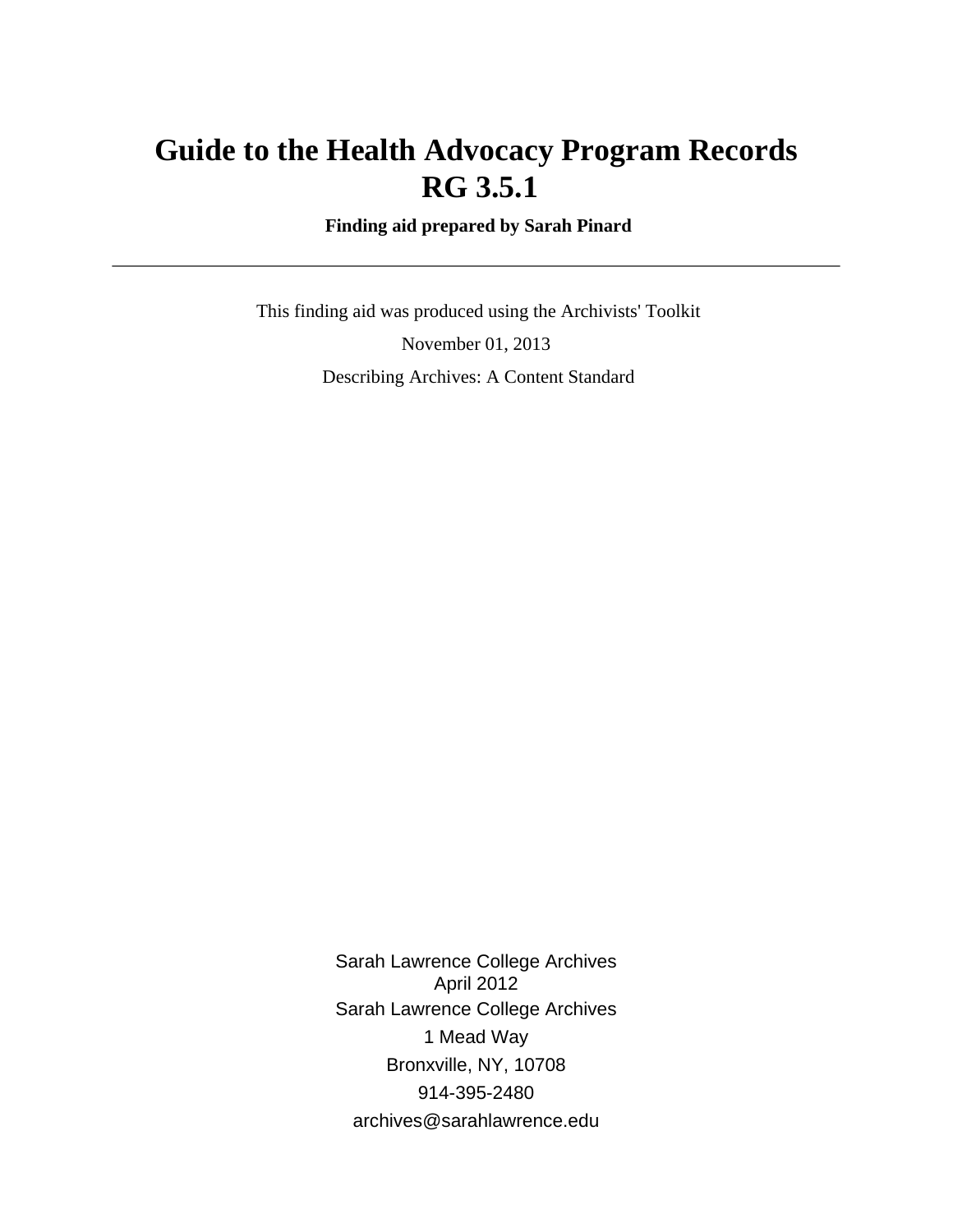# **Table of Contents**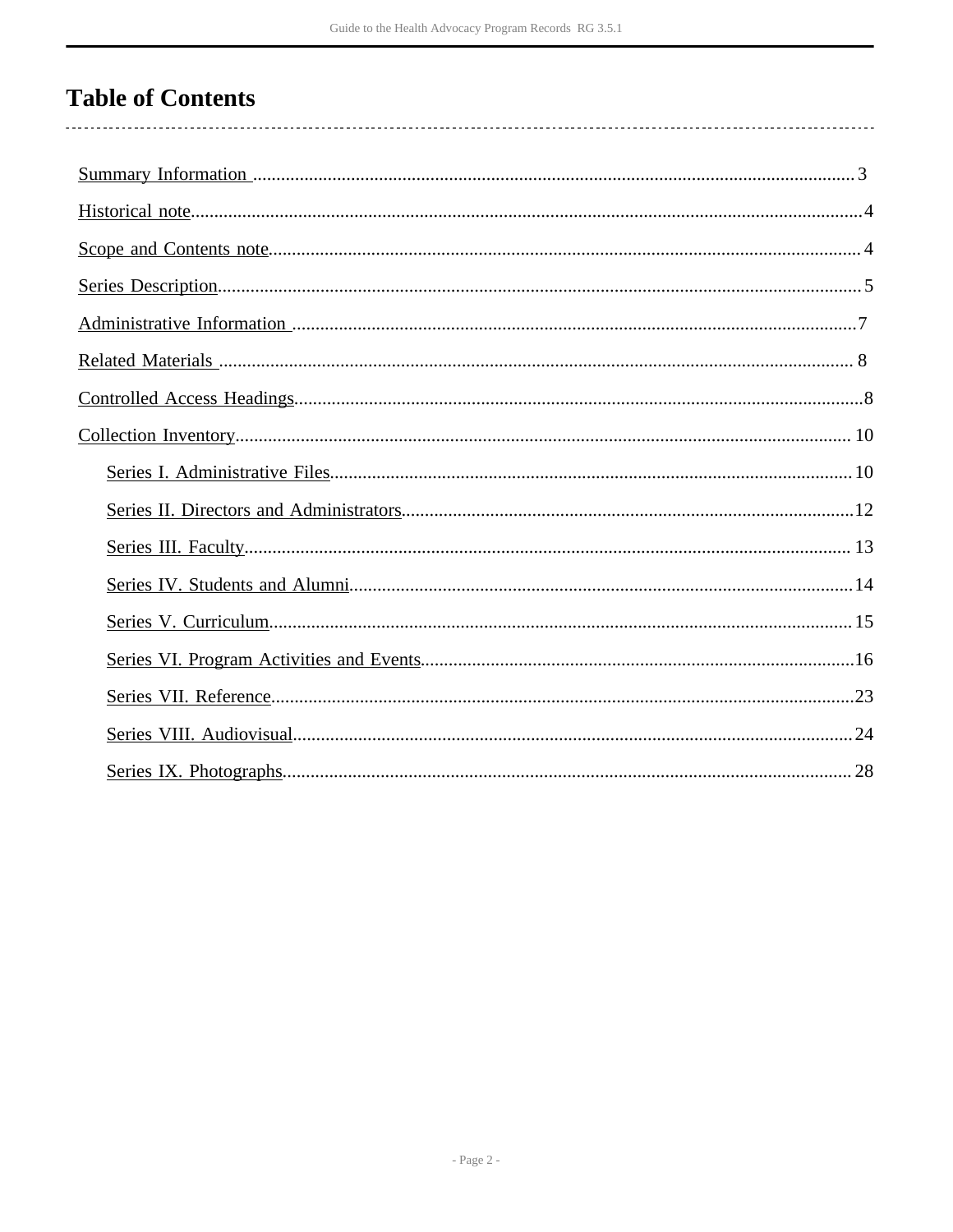# <span id="page-2-0"></span>**Summary Information**

| <b>Repository</b>    | Sarah Lawrence College Archives                                   |
|----------------------|-------------------------------------------------------------------|
| <b>Creator</b>       | Sarah Lawrence College. Health Advocacy Program.                  |
| <b>Title</b>         | <b>Health Advocacy Program Records</b>                            |
| Date [bulk]          | Bulk, 1989-1998                                                   |
| Date [inclusive]     | 1979-present                                                      |
| <b>Extent</b>        | 2.5 linear feet 2 record cartons, 1 document box, digital objects |
| Language             | English                                                           |
| <b>Text [Carton]</b> | $\mathbf{1}$                                                      |
| <b>Text [Carton]</b> | $\overline{2}$                                                    |
| <b>Text</b> [Box]    | 3                                                                 |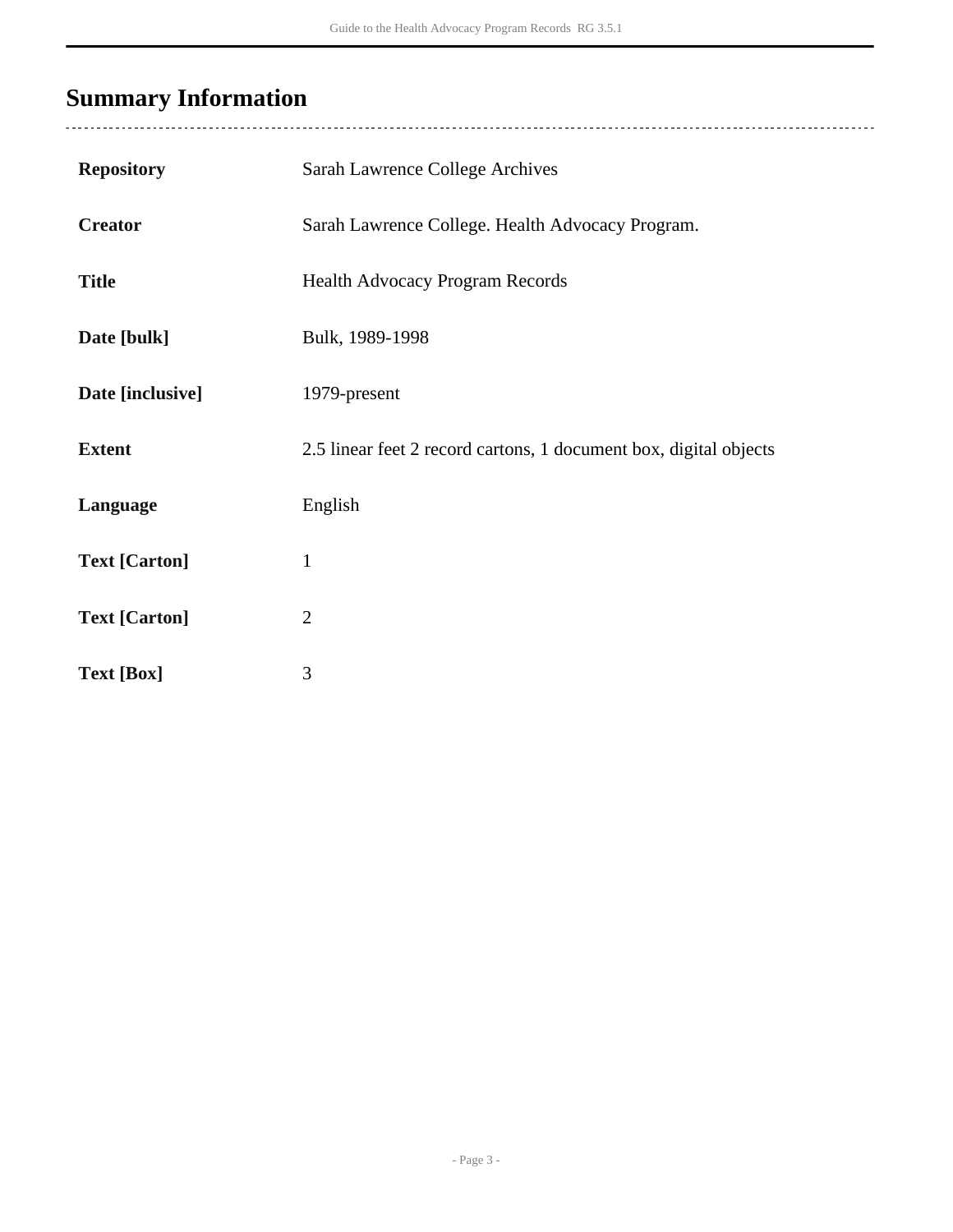# <span id="page-3-0"></span>**Historical note**

The Health Advocacy Program was founded in 1980 by Joan Marks '51. This program was the first of its kind in the nation and trained professionals to be liaisons between patients and the healthcare system. It was initially funded in part by the J.M., Helena Rubinstein, and Florence V. Burden Foundations. In the beginning, coursework was completed in three semesters and has always included intensive fieldwork outside the classroom. Current students typically complete their degrees after four semesters and one summer. The program was originally directed by Joan Marks in conjunction with Ruth Ravich of the Mt. Sinai Medical Center. The program's faculty was, and continues to be, composed of outside professionals who work in psychology, healthcare, health law, ethics, and economics, as well as Sarah Lawrence College faculty from all disciplines.

| <b>Program Directors</b> |                              |
|--------------------------|------------------------------|
| 1980-1998                | Joan Marks, co-director      |
| 1980-1986                | Ruth Ravich, co-director     |
| 1998-2007                | Marsha Hurst, director       |
| 2007-2009                | Laura Weil, interim director |
| 2010-2011                | Laura Weil, director         |
| $2011$ -present          | Vicki Breitbart, director    |

### **Assistant Directors**

| 1980-1985 | Elinor Miller, assistant director    |
|-----------|--------------------------------------|
| 1985-1989 | Jael Noam Zickel, assistant director |
| 1989-1993 | Susan Guma, assistant director       |
| 1993-1998 | Eva Taben, assistant director        |

## <span id="page-3-1"></span>**Scope and Contents note**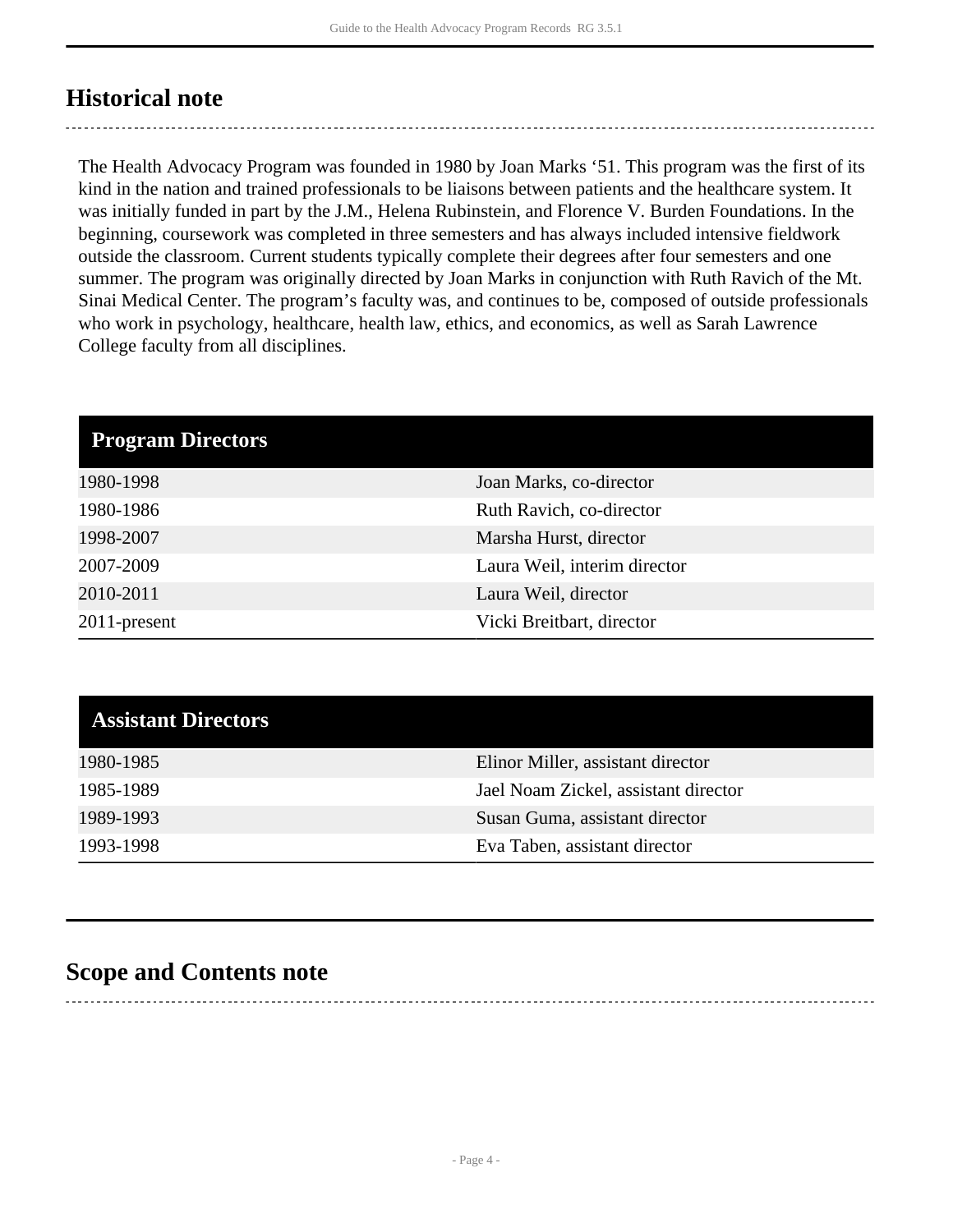This collection consists of advisory board reports, material relating to grants and other funding sources, administrative correspondence, meeting minutes, fieldwork placement documentation, curricular material, program, flyers, and correspondence related to Health Advocacy Program activities and events, as well as reference sources in the form of clippings, newsletters, and press releases. Photographs of classes and program-sponsored events have been rehoused in the Photograph Collection. There are a significant number of audiocassette tape recordings of conferences, classes, and lectures. Many of these recordings are from the Health Advocates in Research Conference, held in 2005. These recordings are listed in the appendix to this finding aid.

The bulk of the records date from 1967 to 1999. Records dating before 1968 are mostly brochures and reference materials.

The majority of these records were created by daily administrative functions. These materials include the directors' correspondence, committee and advisory board reports, and documents related to funding. This also includes faculty meeting minutes, curricular material, and document in the Open House folders. Flyers, programs, and other ephemera are products of conferences, workshops, and lectures held on campus and sponsored by the Health Advocacy Program.

## <span id="page-4-0"></span>**Series Description**

**The records are organized in nine series:**

I **Administrative Files** II **Directors and Administrators** III **Faculty** IV **Students and Alumni** V **Curriculum** VI **Program Activities and Events** VII**Reference** VIII**Audiovisual** IX **Photographs**

### **Series I. Administrative Files**

This series is arranged in alphabetical order. In 1991 the College applied for and received funding from the New York State Department of Health's AIDS Institute to develop and run a series of educational workshops on HIV/AIDS. Nine one-day and five two-day workshops were designed and offered over a six month grant period. Brochures, administrative correspondence, reports, New York State material for all seminars and workshops conducted by Sarah Lawrence College with support from the AIDS Institute are located in this series.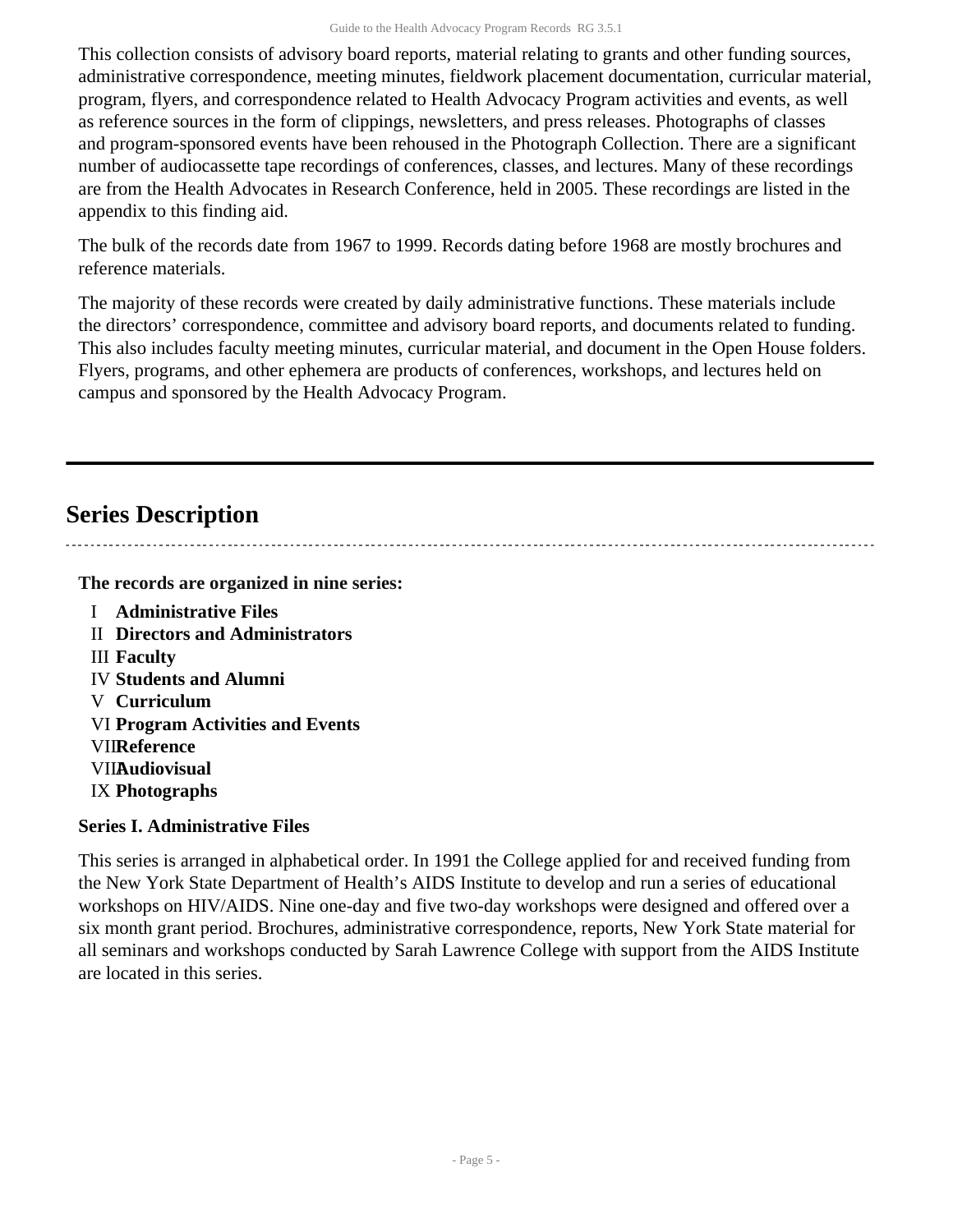This series also houses administrative papers that document the accreditation and certification of the Health Advocacy Program, documents created by the Advisory Board, and administrative correspondence, contracts, and forms for fieldwork placement sites.

### **Series II. Directors and Administrators**

This series is arranged alphabetically by last name. The correspondence in the folders is both internal, external, and to students and alumni. The external correspondence includes letters about student placements and internships with site coordinators. There is also a folder of recommendation letters for students by Marsha Hurst. This folder is restricted. Also of note is a file of detailed notes taken at a conference about patient rights and attended by Marsha Hurst, circa 2000.

### **Series III. Faculty**

This series is arranged alphabetically by subject. The majority of files in this series are from faculty and meeting retreats held between 1998 and 2004. Additional materials include a folder of correspondence from Laura Weil in her role as a faculty member in the Health Advocacy Program, and a folder of faculty lists, some of which include salary information. This folder is restricted.

### **Series IV. Students and Alumni**

This series is arranged alphabetically by subject. Many of the folders in this series are restricted including class and student lists, documentation about fieldwork placements, and student reports. The author of the student paper, "Staff Nursing: A White Paper," is unknown. The Questionnaire folder contains correspondence regarding the student questionnaire. The material in this series dates to 1980 through 2000, with the bulk of the material dating to the late 1980s through 1999.

### **Series V. Curriculum**

This is a small series arranged alphabetically by subject. The series includes an overview of course descriptions that are undated, summer reading lists that were sent to students between 1982 and 2002, and material about co-requisite courses, the Cuba Study Program, and the fieldwork program. Additional correspondence about Health Advocacy II and The Politics and Economics of Health Policy courses are also located in this series. Much of the material in this series is undated. The folders for which dates are known span 1982 to 2002.

### **Series VI. Program Activities and Events**

This series is arranged in six sub-series:

- A **Commencement**
- B **Conferences and Workshops**
- C **General**
- D **Lectures**
- E **Open House**
- F **Orientation**

The bulk of the material in this series is located in two sub-series: Conferences and Workshops and Open House. These sub-series, as well as the Orientation sub-series, are arranged in chronological order. The remaining sub-series are arranged in alphabetical order by subject.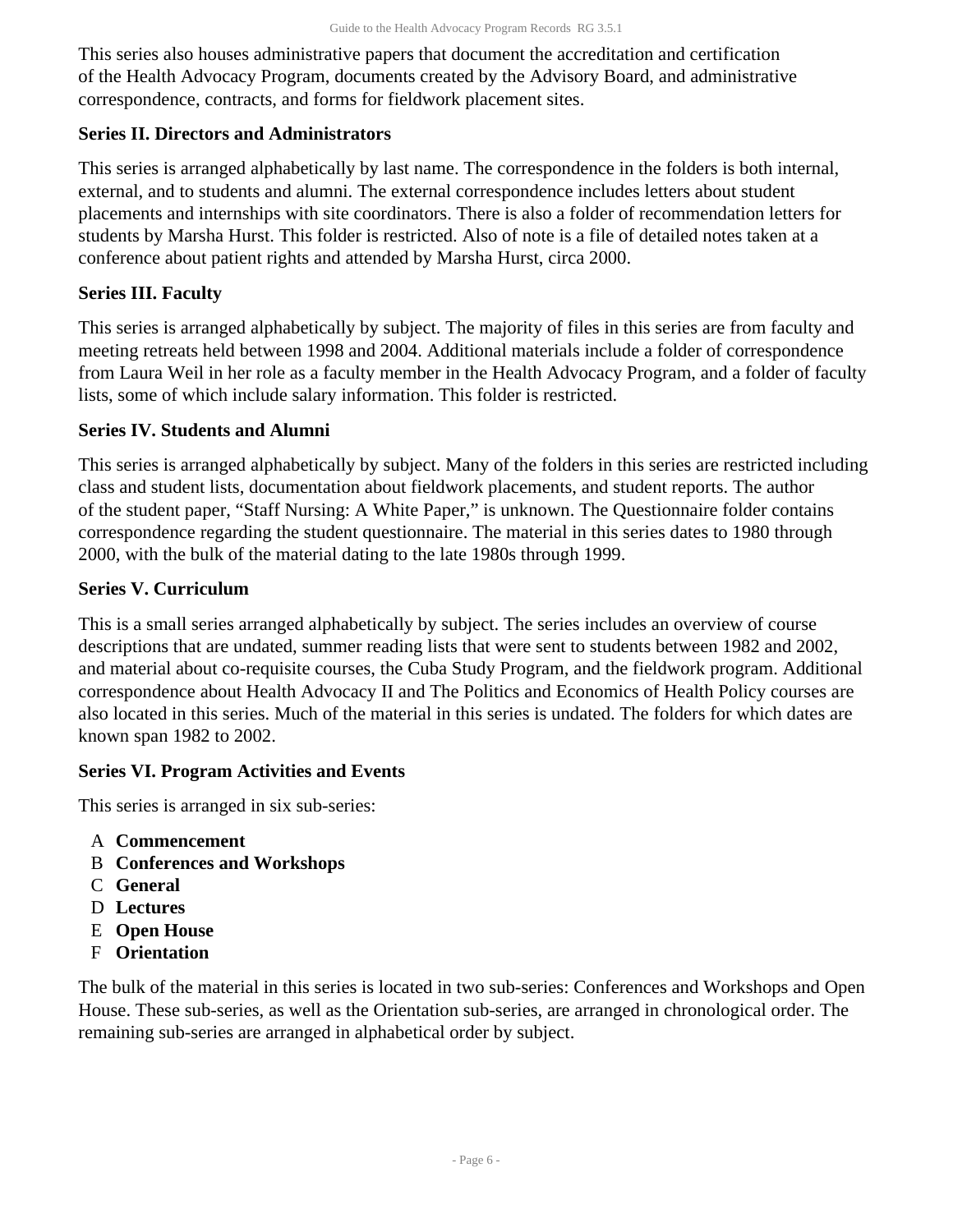Files in sub-series B. Conference and Workshops contain flyers, programs, correspondence, lists, and publicity materials for these events. Some events have more documentation than others. Of note for their quantity of material are the folders of the Veterans Administration Patient Representatives Conference and Workshops (1996-1997), and the Conference for Veterans Administration Patient Representatives (1997), as well as the Health Advocacy in Research Conference (2005). Audiocassette recordings of sessions from the Health Advocacy in Research Conference are located in the Audiovisual Collection. There are photographs and audiocassette recordings of the Childhood Asthma and the Community event (2003), and photographs from Expressions of Caregiving: Sharing Experience and Exploring Meaning (2005).

Sub-series E. Open House includes material from 1986 to 1999 with the bulk of this material dating from 1991 to 1999. In addition to containing orientation schedules and information important to new Health Advocacy students, the folders in sub-series F. Orientation also include campus-wide schedules of events, College policies, and semester and academic year calendars. This material dates from 1995 to 2003.

### **Series VII. Reference**

This series is arranged alphabetically by subject. This is a small series containing reference material produced by the Health Advocacy Program and the College in promotion of the program. This includes program brochures and newsletters, often written by students, as well as press releases written by the College. There is also a folder of clippings about events on campus and courses offered by the Health Advocacy Program. The material in this series dates from 1980 to 2012.

### **Series VIII. Audiovisual**

This is a series of cassette tapes. These cassettes are housed in the Audiovisual Collection. The majority of these tapes are recordings of classroom lectures and discussions. There are also recordings of conferences sponsored by the Health Advocacy Program. It is of note that there are two recordings for which print material also exists. These are: "Childhood Asthma and the Community" and "Health Advocacy in Research."

### **Series IX. Photographs**

This is a small series of photographs. These photographs are housed in the Photograph Collection. Additional material about "Childhood Asthma and the Community," and "Communicating with Children and Adolescents with Life-Limiting Conditions" is located in the Audiovisual Collection and also in Series VI. Program Activities and Events. All photographs are in color.

# <span id="page-6-0"></span>**Administrative Information**

### **Publication Information**

Sarah Lawrence College Archives April 2012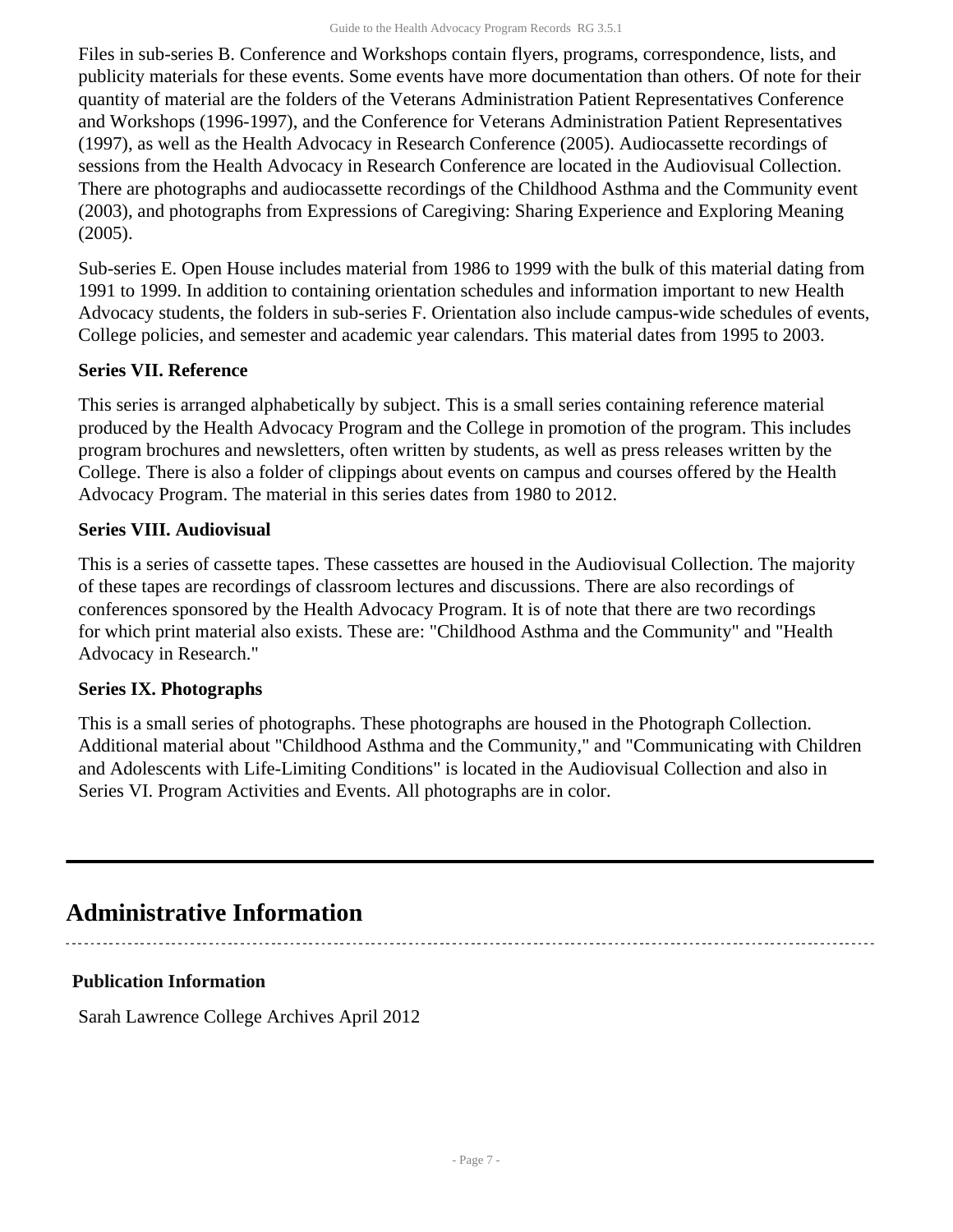### **Conditions Governing Access note**

Administrative records are closed for 20 years from the date of creation. Partially restricted or restricted folders are labeled as such and are usually restricted for 75 years from the date of creation or death of the individual(s) mentioned. See Archivist for further information.

### **Processing information**

Processed in April 2012 by Sarah Pinard.

# <span id="page-7-0"></span>**Related Materials**

#### **See also**

Faculty, Staff, and Administration Personnel Files were removed and rehoused in the Faculty/Staff/ Administration Files. Course Evaluations were removed and rehoused in the Course Evaluations Collection. Audiovisual material and photographs were removed and housed in the Audiovisual Collection and Photograph Collection. Brochures for the Professional Certificate in Mediation in Health Care, a program offered by the Center for Continuing Education in partnership with the Health Advocacy Program, are located in the Center for Continuing Education Records.

## <span id="page-7-1"></span>**Controlled Access Headings**

### **Corporate Name(s)**

• New York (State). AIDS Institute.

### **Genre(s)**

- Audiocassettes
- Bulletins
- Correspondence
- Newsletters
- Photographs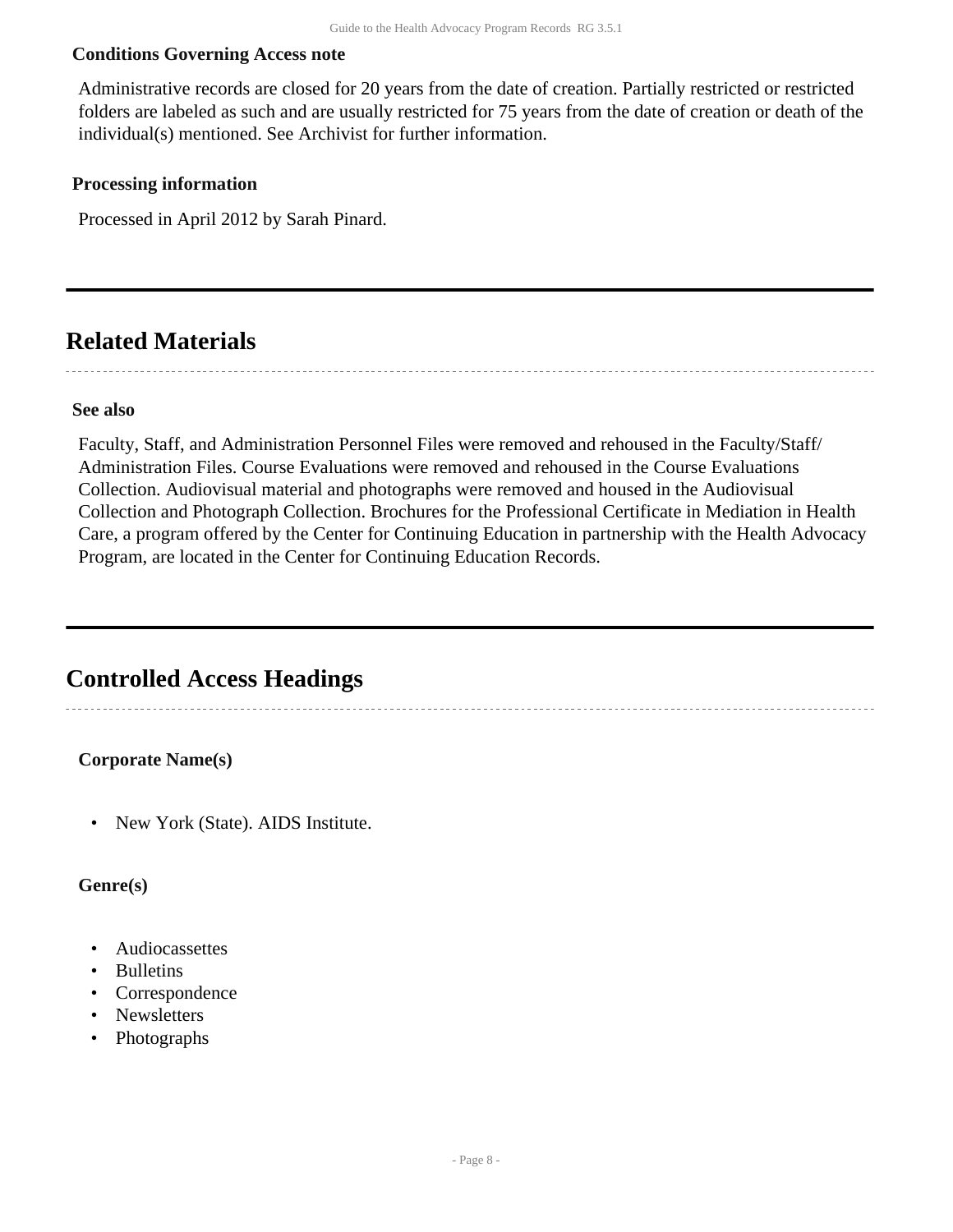### **Personal Name(s)**

- Carroll, Mary
- Greene, Crystal
- Hurst, Marsha
- Marks, Joan H.
- Mizrahi, Terry
- Ravich, Ruth
- Taben, Eva
- Weil, Laura

### **Subject(s)**

- AIDS (Disease) United States Prevention
- Patient advocacy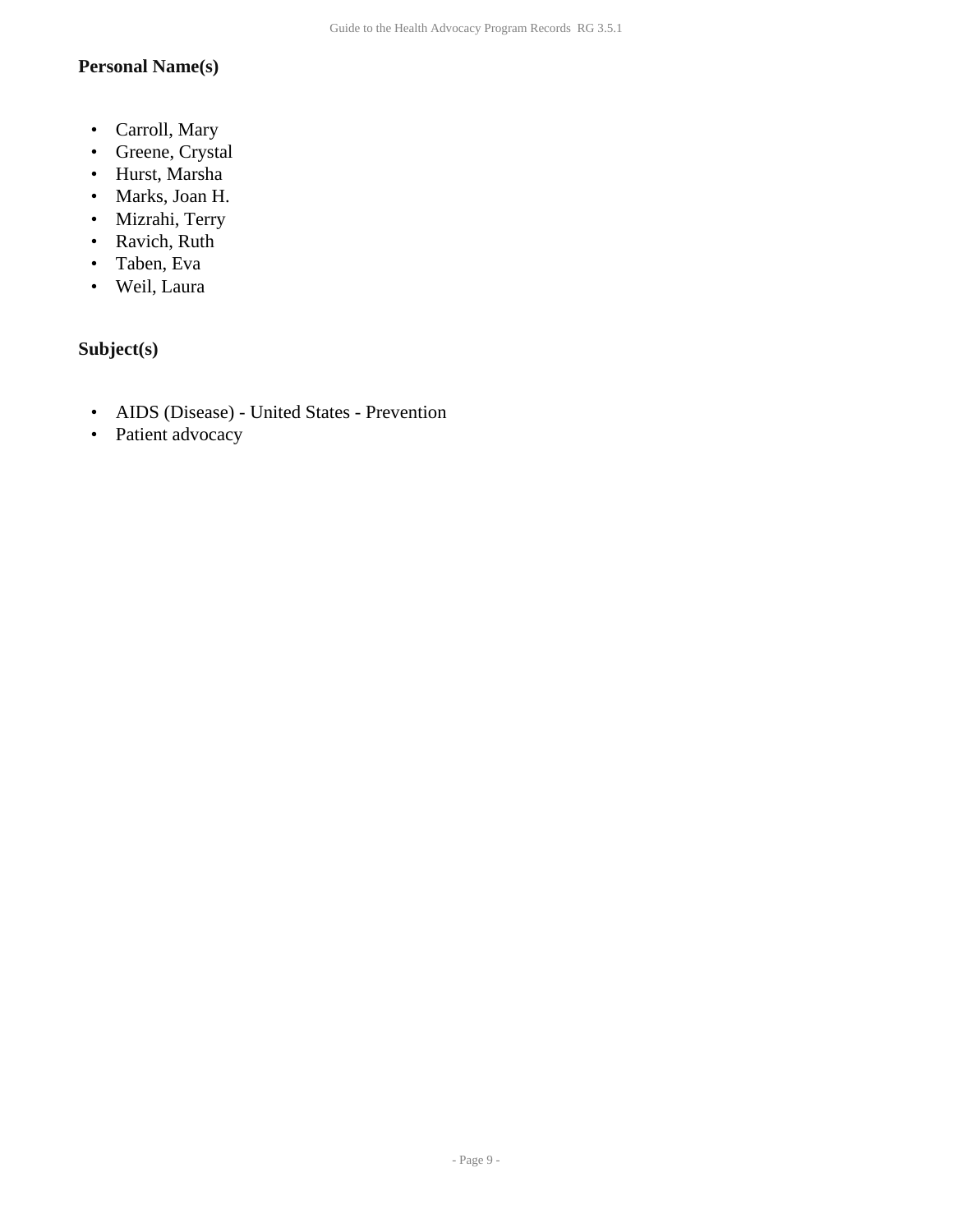# <span id="page-9-0"></span>**Collection Inventory**

<span id="page-9-1"></span>**Series I. Administrative Files** 

|                                                 | <b>Carton</b> |
|-------------------------------------------------|---------------|
| Accreditation and Certification 1979-1980, 2003 | $\mathbf{1}$  |
| Admission Applications 1998-2000                | $\mathbf{1}$  |
| Advisory Board - Correspondence 1996-1998       | $\mathbf{1}$  |
| Advisory Board - Meeting 1981                   | $\mathbf{1}$  |
| Advisory Board - Meeting 1988                   | $\mathbf{1}$  |
| Advisory Board - Meeting 1997                   | $\mathbf{1}$  |
| Advisory Board - Member List circa 1997         | $\mathbf{1}$  |
| Advisory Board - Report 1980                    | $\mathbf{1}$  |
| Advisory Board - Report 1981, 1983              | $\mathbf{1}$  |
| Advisory Board - Report 1997                    | $\mathbf{1}$  |
| Budget 1995                                     | $\mathbf{1}$  |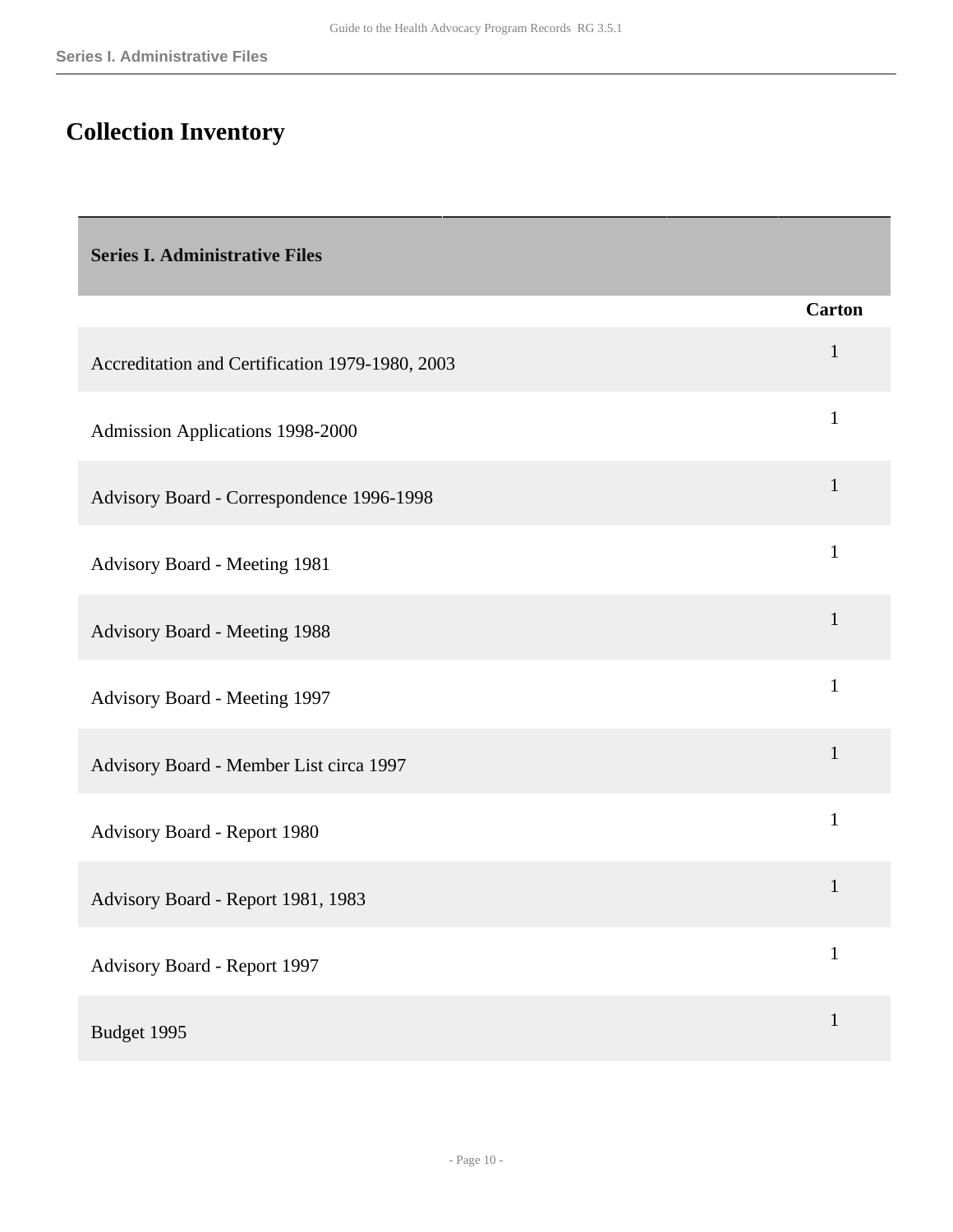| Fellowships - Porrath Foundation 2003                                                                                    | 1            |
|--------------------------------------------------------------------------------------------------------------------------|--------------|
| Fellowships - U.S. Department of Education Graduate and Professional Opportunities<br>Program 1986                       | $\mathbf{1}$ |
| Fieldwork Placement - Forms 2000-2001                                                                                    | $\mathbf{1}$ |
| Fieldwork Placement Sites - Contracts 1991-1994, 2001                                                                    | $\mathbf{1}$ |
| Fieldwork Placement Sites - Correspondence circa 1992-2001                                                               | $\mathbf{1}$ |
| Grants - New York State Department of Health AIDS Institute 1989                                                         | $\mathbf{1}$ |
| Grants - New York State Department of Health AIDS Institute 1990                                                         | $\mathbf{1}$ |
| Grants - New York State Department of Health AIDS Institute 1991                                                         | $\mathbf{1}$ |
| Grants - New York State Department of Health AIDS Institute 1992-1993                                                    | $\mathbf{1}$ |
| Grants - Pfizer "Health Literacy and End of Life Decisions: Consumer Understanding of<br><b>Advance Directives" 2000</b> | $\mathbf{1}$ |
| Job Description 1998                                                                                                     | $\mathbf{1}$ |
| <b>Library Resources 1998</b>                                                                                            | $\mathbf{1}$ |
| Recruitment 1997                                                                                                         | $\mathbf{1}$ |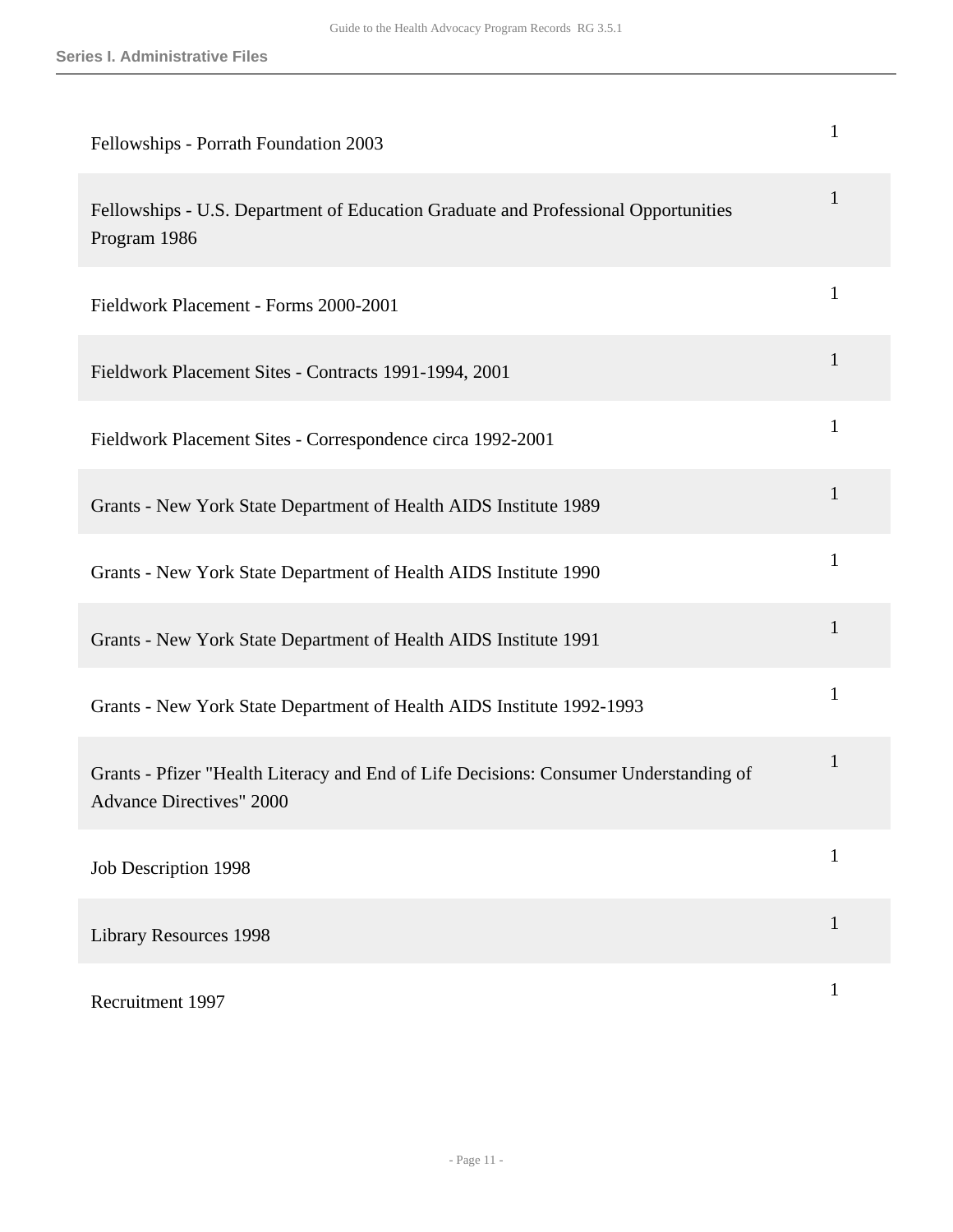<span id="page-11-0"></span>

| Reports - Annual 1980-1998                                     | $\mathbf{1}$  |
|----------------------------------------------------------------|---------------|
| Reports - Middle States 1997                                   | $\mathbf{1}$  |
| Reports - Trustees 1986                                        | $\mathbf{1}$  |
| Website 1998                                                   | $\mathbf{1}$  |
| <b>Series II. Directors and Administrators</b>                 |               |
|                                                                | <b>Carton</b> |
| Carroll, Mary - Correspondence (external) 1998-1999            | $\mathbf{1}$  |
| Carroll, Mary - Correspondence (internal) 1998                 | $\mathbf{1}$  |
| Carroll, Mary - Correspondence (students and alumni) 1997-1998 | $\mathbf{1}$  |
| Greene, Crystal - Correspondence (external) 2001               | $\mathbf{1}$  |
| Hurst, Marsha - Conference Notes circa 2000                    | $\mathbf{1}$  |
| Hurst, Marsha - Correspondence (external) 1998-2004            | $\mathbf{1}$  |
| Hurst, Marsha - Correspondence (internal) 1998-2001            | $\mathbf{1}$  |
| Hurst, Marsha - Correspondence (students and alumni) 1998-1999 | $\mathbf{1}$  |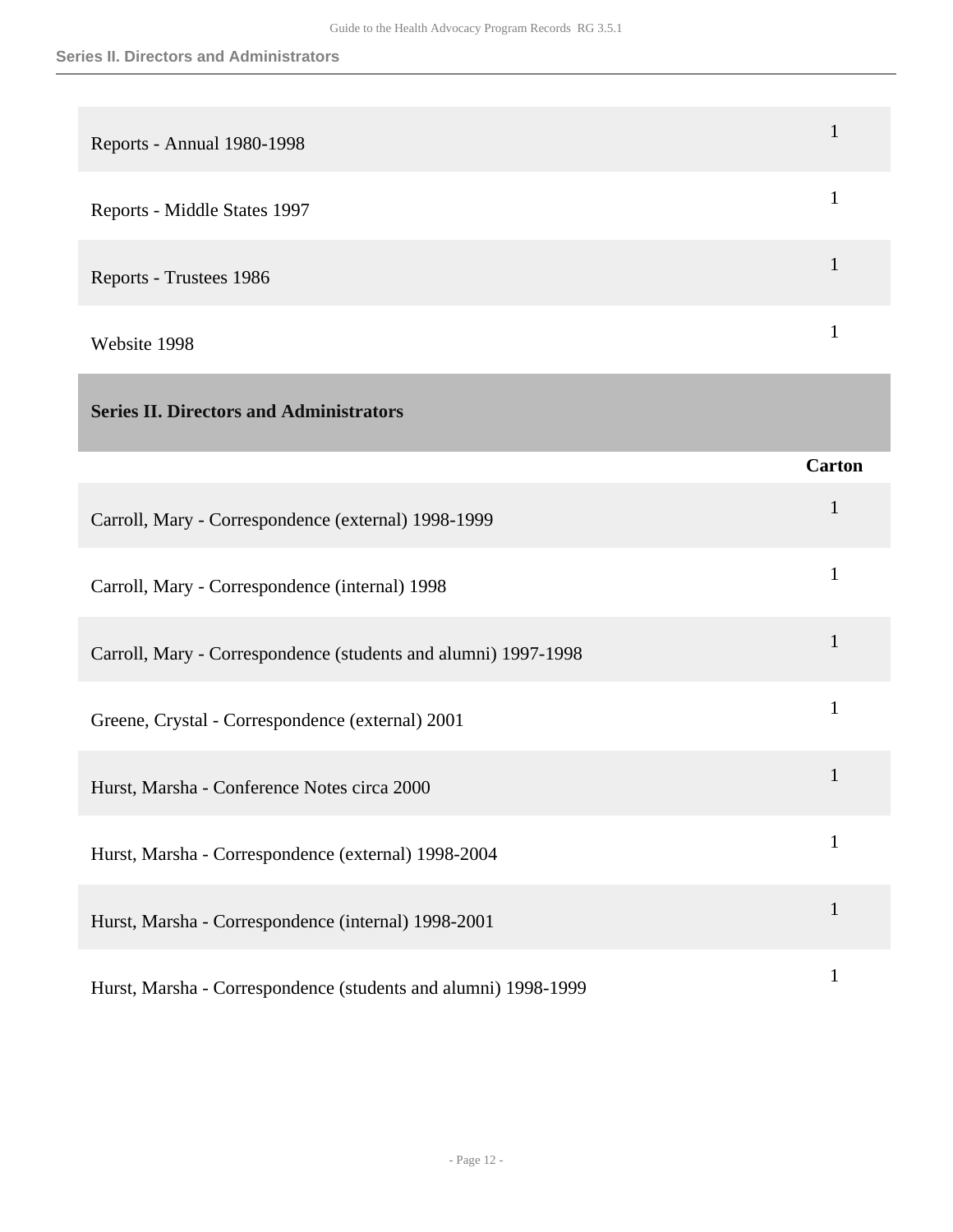<span id="page-12-0"></span>

| Hurst, Marsha - Recommendation Letters for Students 1999-2001             | 1             |
|---------------------------------------------------------------------------|---------------|
| <b>RESTRICTED</b>                                                         |               |
| Restricted indefinitely. See Archivist for further information.           |               |
| Marks, Joan - Correspondence (external) 1980-1981, 1987, 1991, 1993, 1997 | $\mathbf{1}$  |
| Marks, Joan - Correspondence (internal) 1980, 1984-1985, 1994, 1996-1998  | $\mathbf{1}$  |
| Marks, Joan - Correspondence (students and alumni) 1995-1997              | $\mathbf{1}$  |
| Ravich, Ruth - Correspondence (external) 1981                             | $\mathbf{1}$  |
| Taben, Eva - Correspondence (external) 1998                               | $\mathbf{1}$  |
| <b>Series III. Faculty</b>                                                |               |
|                                                                           | <b>Carton</b> |
| Lists 1991-1999                                                           | $\mathbf{1}$  |
| <b>RESTRICTED</b>                                                         |               |
| Restricted indefinitely. See Archivist for further information.           |               |
| Meetings and Retreats 1998                                                | $\mathbf{1}$  |
|                                                                           |               |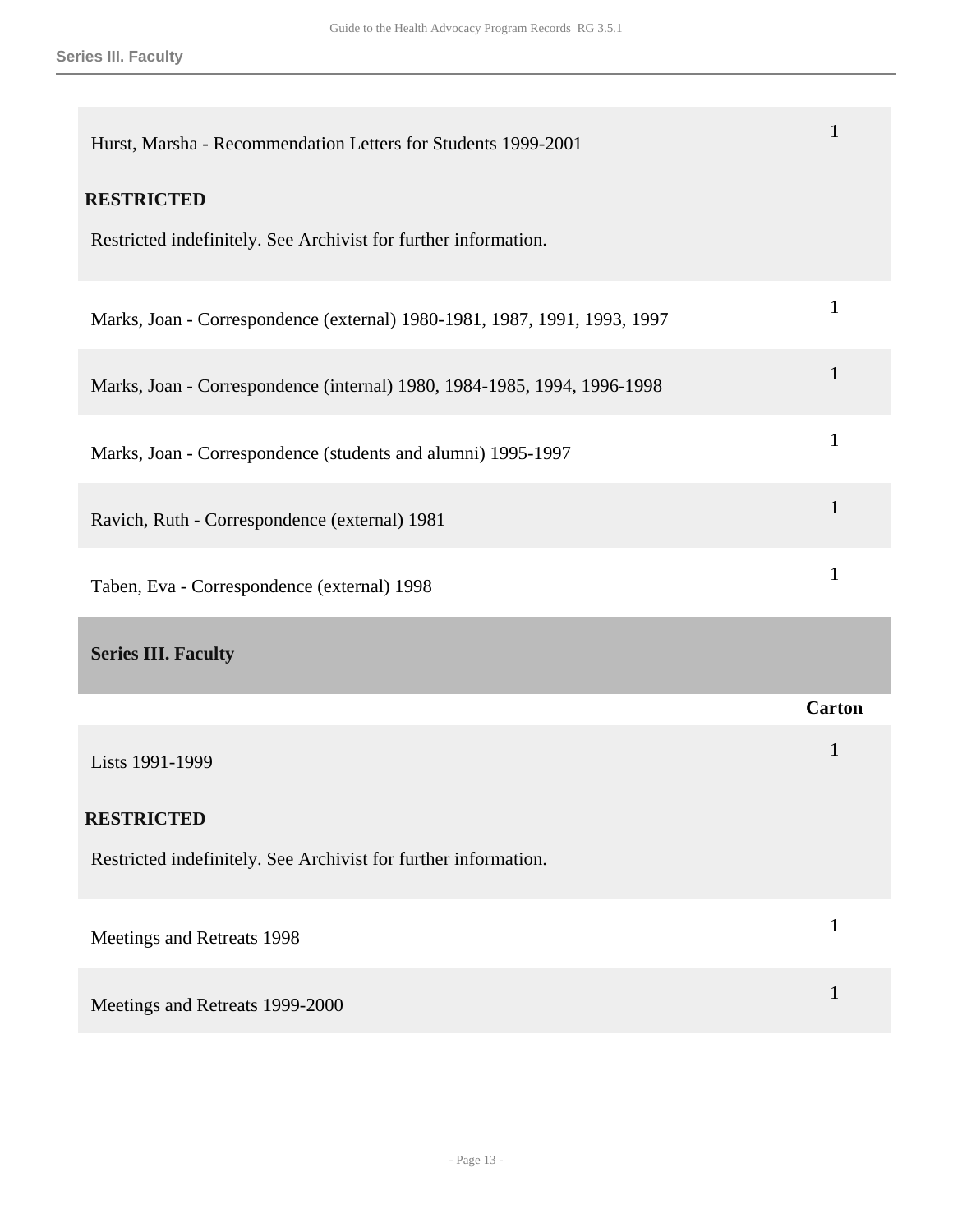<span id="page-13-0"></span>

| Meetings and Retreats 2000-2001                                                      | 1             |
|--------------------------------------------------------------------------------------|---------------|
| Meetings and Retreats 2001-2002                                                      | $\mathbf{1}$  |
| Meetings and Retreats 2002-2003                                                      | $\mathbf{1}$  |
| Meetings and Retreats 2003-2004                                                      | $\mathbf{1}$  |
| Weil, Laura - Correspondence 2000, 2002                                              | $\mathbf{1}$  |
| <b>Series IV. Students and Alumni</b>                                                |               |
|                                                                                      | <b>Carton</b> |
| <b>Alumnae Association 1999</b>                                                      | $\mathbf{1}$  |
|                                                                                      |               |
| <b>Class Lists 1997-1998</b>                                                         | $\mathbf{1}$  |
|                                                                                      |               |
| <b>RESTRICTED</b><br>Restricted indefinitely. See Archivist for further information. |               |
| Fieldwork Placements 1993-2000                                                       | $\mathbf{1}$  |
| <b>RESTRICTED</b>                                                                    |               |
| Restricted indefinitely. See Archivist for further information.                      |               |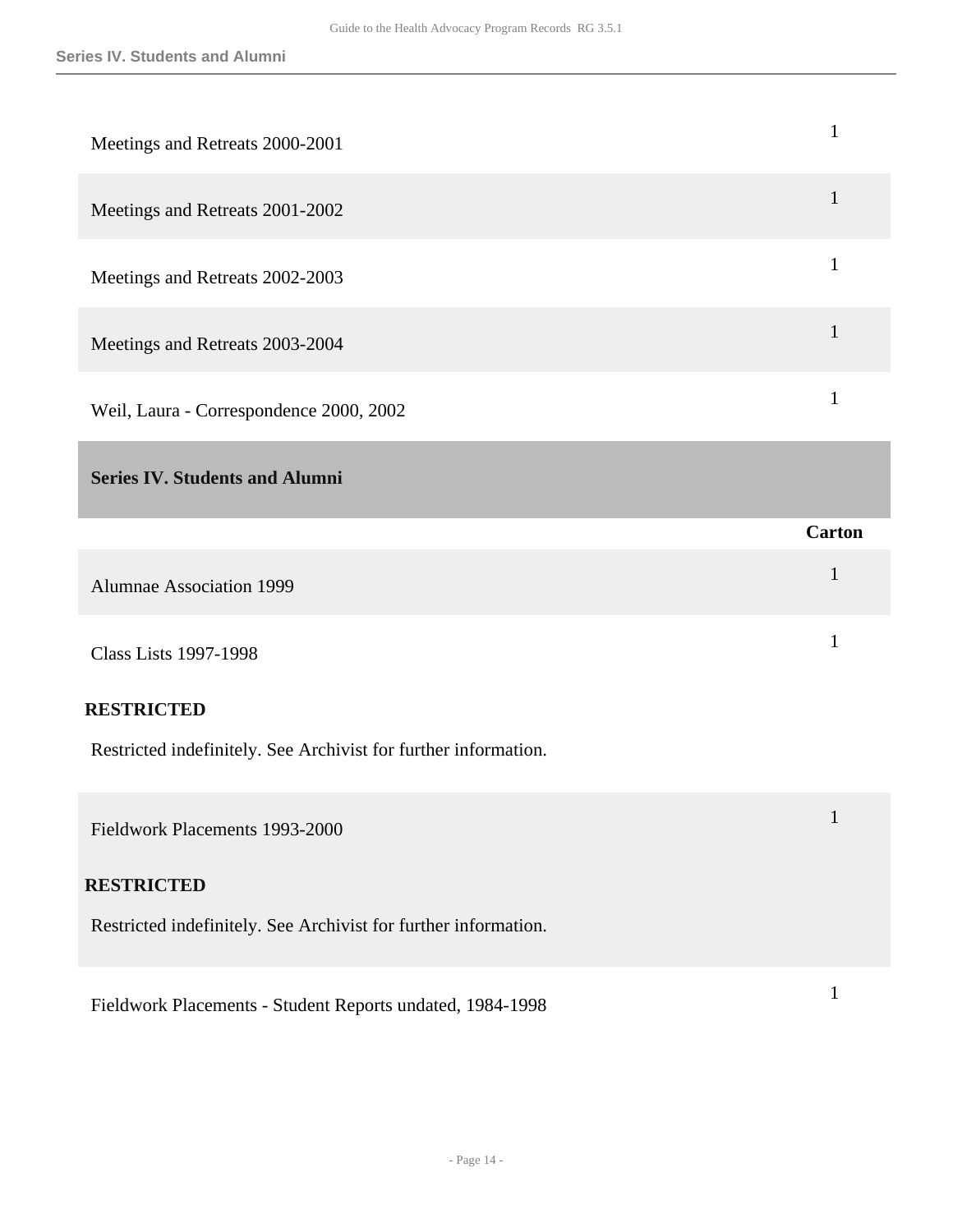### **RESTRICTED**

Restricted indefinitely. See Archivist for further information.

<span id="page-14-0"></span>

| Graduate Student Association Steering Committee 1999            | $\mathbf{1}$  |
|-----------------------------------------------------------------|---------------|
| Job Descriptions 1998                                           | $\mathbf{1}$  |
| Lists 1980-1998                                                 | $\mathbf{1}$  |
| <b>RESTRICTED</b>                                               |               |
| Restricted indefinitely. See Archivist for further information. |               |
| Minority Students 1987-1988, 1991                               | $\mathbf{1}$  |
| <b>RESTRICTED</b>                                               |               |
| Restricted indefinitely. See Archivist for further information. |               |
| Questionnaire 1986                                              | $\mathbf{1}$  |
| Student Handbook 2012-2013                                      | $\mathbf{1}$  |
| <b>Student Meetings 1999</b>                                    | $\mathbf{1}$  |
| Student Paper "Staff Nursing: A White Paper" 1988               | $\mathbf{I}$  |
| <b>Series V. Curriculum</b>                                     |               |
|                                                                 | <b>Carton</b> |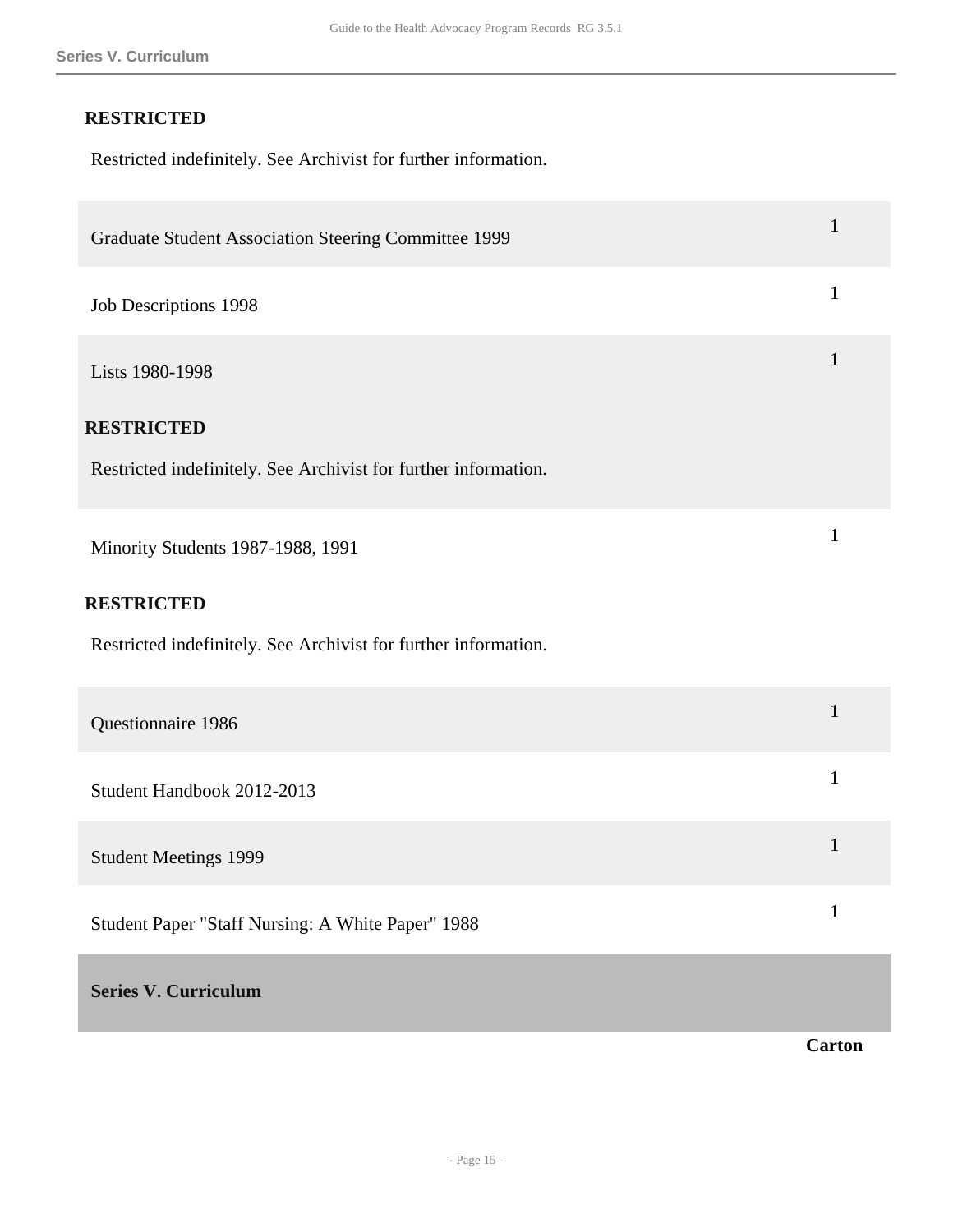<span id="page-15-0"></span>

| Co-requisite Courses 1998-1999                          | $\overline{2}$ |
|---------------------------------------------------------|----------------|
| Course Descriptions undated                             | $\overline{2}$ |
| Cuba Study Program 2001                                 | $\overline{2}$ |
| Fieldwork Program (I, II, III) undated                  | $\overline{2}$ |
| Health Advocacy II 1998                                 | $\overline{2}$ |
| The Politics and Economics of Health Policy 1998        | $\overline{2}$ |
| Summer Reading Lists undated, 1982-2002                 | $\overline{2}$ |
| <b>Series VI. Program Activities and Events</b>         |                |
| <b>Sub-series A. Commencement</b>                       |                |
|                                                         | <b>Carton</b>  |
| Commencement undated, 1998-1999                         | $\overline{2}$ |
| <b>Sub-series B. Conference and Workshops</b>           |                |
|                                                         | <b>Carton</b>  |
| Statistical Package for the Social Sciences Lab undated | $\overline{2}$ |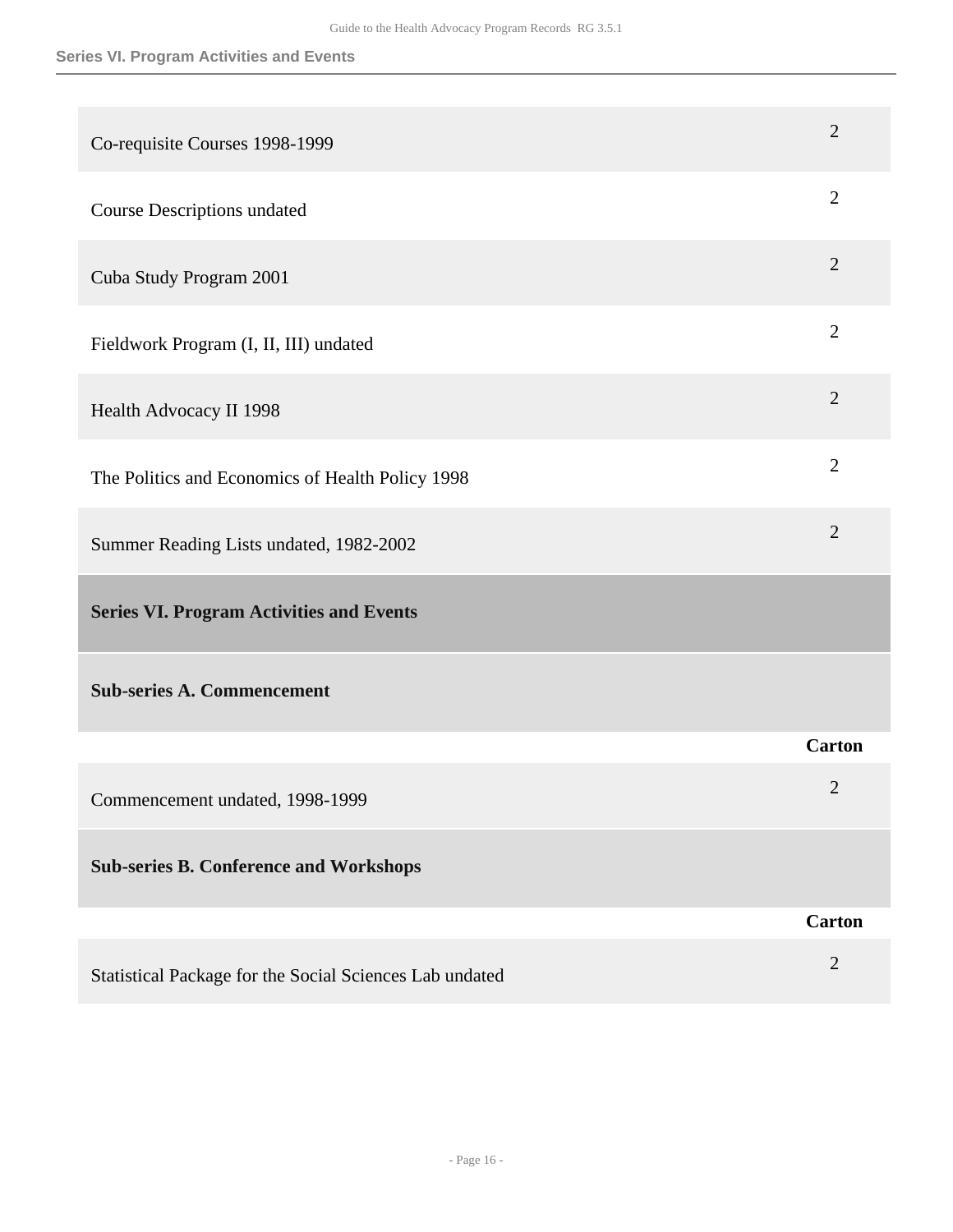| Conference on Advocacy in Health Care 1984                                         | $\overline{2}$ |
|------------------------------------------------------------------------------------|----------------|
| Reproductive Freedoms: A Workshop for Concerned Women and Men 1986                 | $\overline{2}$ |
| Supervisor's Workshop 1993                                                         | $\overline{2}$ |
| Supervisor's Workshop 1994                                                         | $\overline{2}$ |
| Advocacy for Women's Health Across the Life Span 1996                              | $\overline{2}$ |
| Veterans Administration Patient Representatives Conference and Workshops 1996-1997 | $\overline{2}$ |
| Conference for Veterans Administration Patient Representatives 1997                | $\overline{2}$ |
| Grant Writing Workshop 1998                                                        | $\overline{2}$ |
| Mediation Workshop 1999                                                            | $\overline{2}$ |
| Educating for Advocacy: Expanding Your Boundaries 1999                             | $\overline{2}$ |
| Budgeting Workshop 2000                                                            | $\overline{2}$ |
| Grant Writing Workshop 2003                                                        | $\overline{2}$ |
| Childhood Asthma and the Community 2003                                            | $\overline{2}$ |
| Choosing a Health Insurance Plan Workshop 2004                                     | $\overline{2}$ |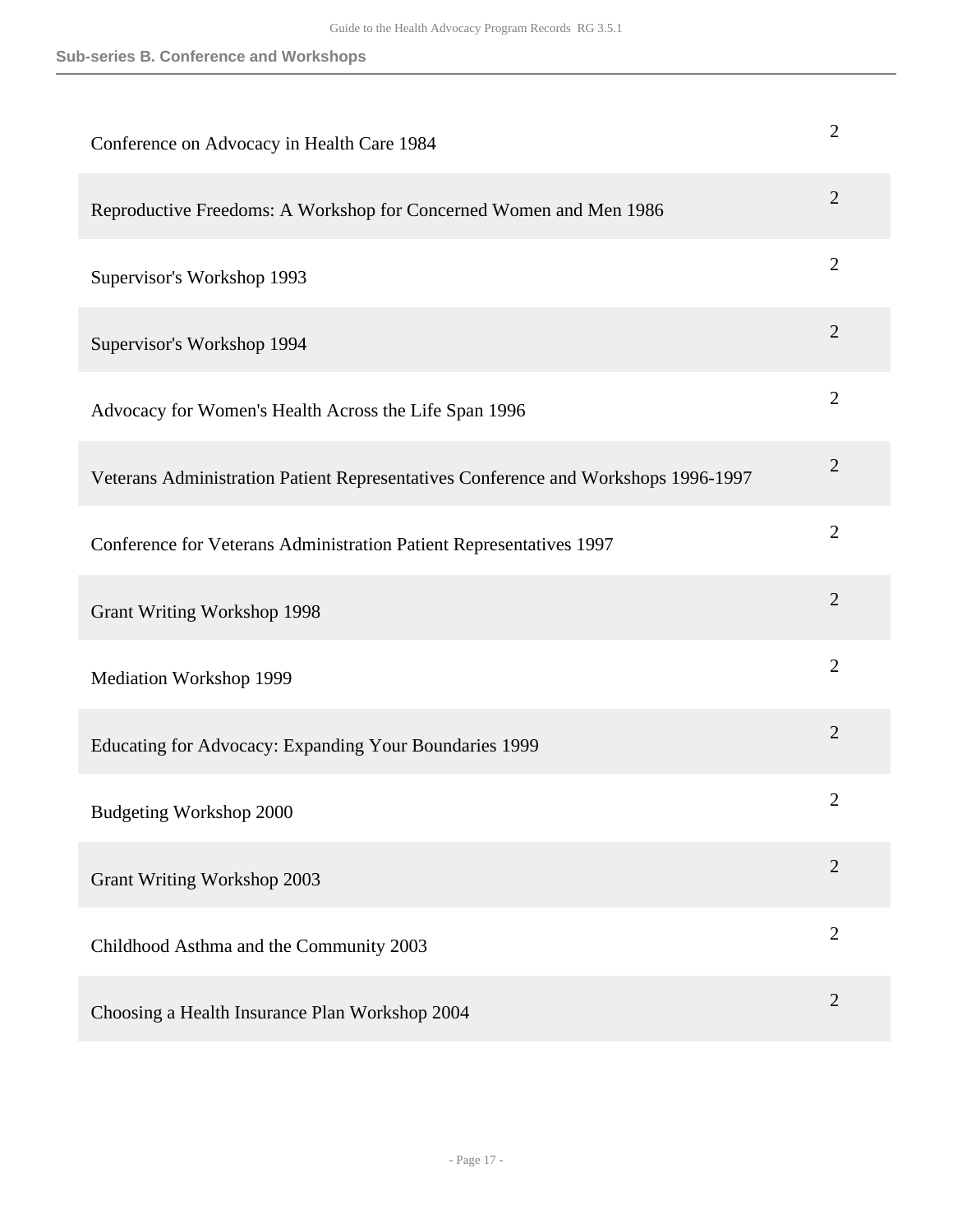| Health Advocacy in Research 2005                                        | 2              |
|-------------------------------------------------------------------------|----------------|
| See also                                                                |                |
| Audiovisual Collection for conference session recordings                |                |
| Evidence Based Healthcare Workshop 2005                                 | $\overline{2}$ |
| Personal Patient Advocacy Workshop 2005                                 | $\overline{2}$ |
| An IRB Workshop - And How To and Why 2005                               | $\overline{2}$ |
| Communicating with Patients Workshop 2005                               | $\overline{2}$ |
| Budgeting Workshop with Diane Borst 2005                                | $\overline{2}$ |
| An Introduction to Patient Advocate Foundation Workshop 2005            | $\overline{2}$ |
| Myers-Briggs Type Indicator Workshop 2005                               | $\overline{2}$ |
| Expression of Caregiving: Sharing Experience and Exploring Meaning 2005 | $\overline{2}$ |
| Mediation in the Health Care Community 2005                             | 2              |
| Everybody Needs a Proxy Campaign and Training Program 2005              | $\overline{2}$ |
| Advocacy and Genetics: Arenas of Engagement 2006                        | 2              |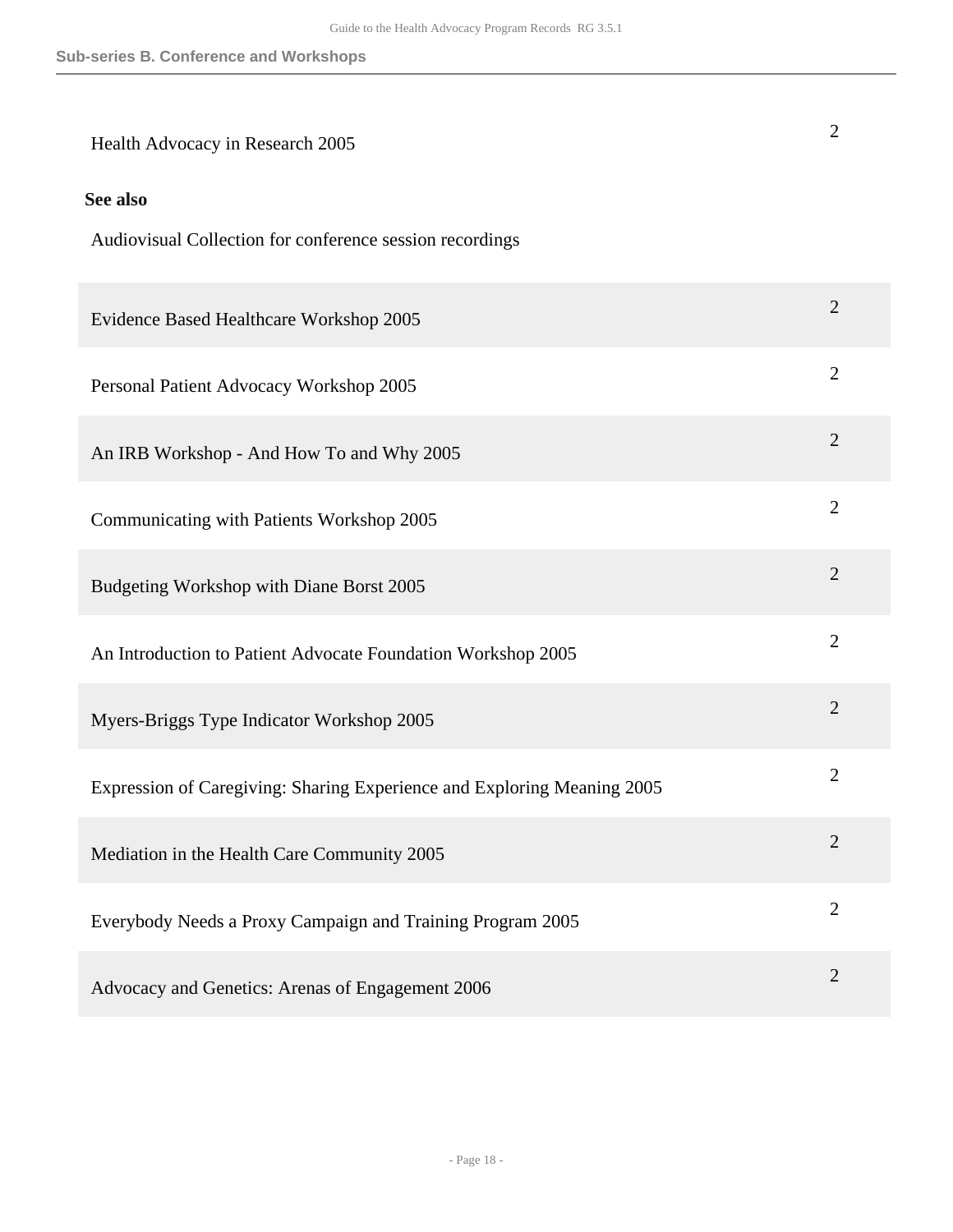| Walk In My Shoes Simulation 2006                                                                                                                                                                                                          | $\overline{2}$ |
|-------------------------------------------------------------------------------------------------------------------------------------------------------------------------------------------------------------------------------------------|----------------|
| <b>Undoing Racism Training 2012</b><br><b>Undoing Racism Training, 2012</b><br>[I:\Archives\Archived Digital Files\Academics\Health Advocacy\Conference and Workshops<br>\2012_09_05-06_HAP_Undoing Racism Flyer]                         |                |
| Mediation in Healthcare Certification 2012<br>Mediation in Healthcare Certification, 2012<br>[I:\Archives\Archived Digital Files\Academics\Health Advocacy\Conference and Workshops<br>\2012_08_13_Mediation_in_Healthcare_Certification] |                |
|                                                                                                                                                                                                                                           | <b>Carton</b>  |
| Off-Campus 2003-2004, 2006                                                                                                                                                                                                                | $\overline{2}$ |
| <b>Budgeting Workshop with Diane Borst</b>                                                                                                                                                                                                | $\overline{2}$ |
| <b>Sub-series C. General</b>                                                                                                                                                                                                              |                |
|                                                                                                                                                                                                                                           | <b>Carton</b>  |
| Calendar of Events 1998-1999                                                                                                                                                                                                              | $\overline{2}$ |
| <b>Capstone Presentations 2012</b>                                                                                                                                                                                                        | $\overline{2}$ |
| Dinners and Parties 2001, 2004, 2007                                                                                                                                                                                                      | $\overline{2}$ |
| Off-Campus Events 2004-2006                                                                                                                                                                                                               | $\overline{2}$ |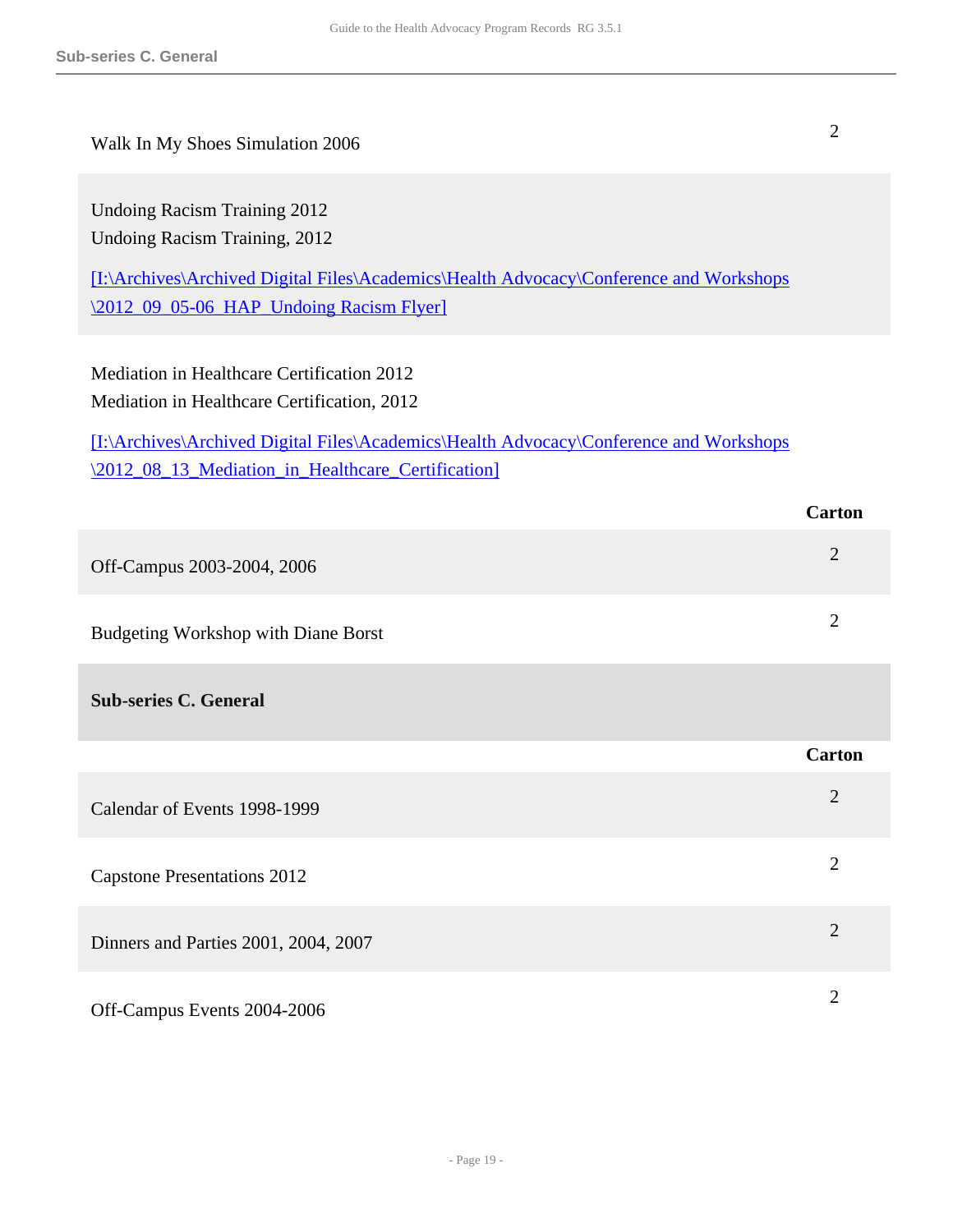| Readings 2006                                                                                                                  | $\overline{2}$ |
|--------------------------------------------------------------------------------------------------------------------------------|----------------|
| Reunion 2003                                                                                                                   | $\mathbf{2}$   |
| Reunion 2005                                                                                                                   | $\overline{2}$ |
| Seminars 2004                                                                                                                  | $\overline{2}$ |
| Speakers - Correspondence 1995, 1997                                                                                           | $\overline{2}$ |
| Theatre and Film 2003                                                                                                          | $\overline{2}$ |
| <b>Sub-series D. Lectures</b>                                                                                                  |                |
|                                                                                                                                |                |
|                                                                                                                                | <b>Carton</b>  |
| Calendar of Lectures 1992-1998                                                                                                 | $\overline{2}$ |
| Margaret Keller Distinguished Lecturer Series 2012-2013<br>Margaret Keller Distinguished Lecturer Series, 2013                 | $\overline{2}$ |
| [I:\Archives\Archived Digital Files\Academics\Health Advocacy\Lectures\Margaret<br><b>Keller Distinguished Lecture Series]</b> |                |
| New Pap Technology (Brown Bag Lecture by Susan Titus Glascoff '90) circa 1997-1998                                             | $\overline{2}$ |
| Lectures 1997-1999                                                                                                             | $\overline{2}$ |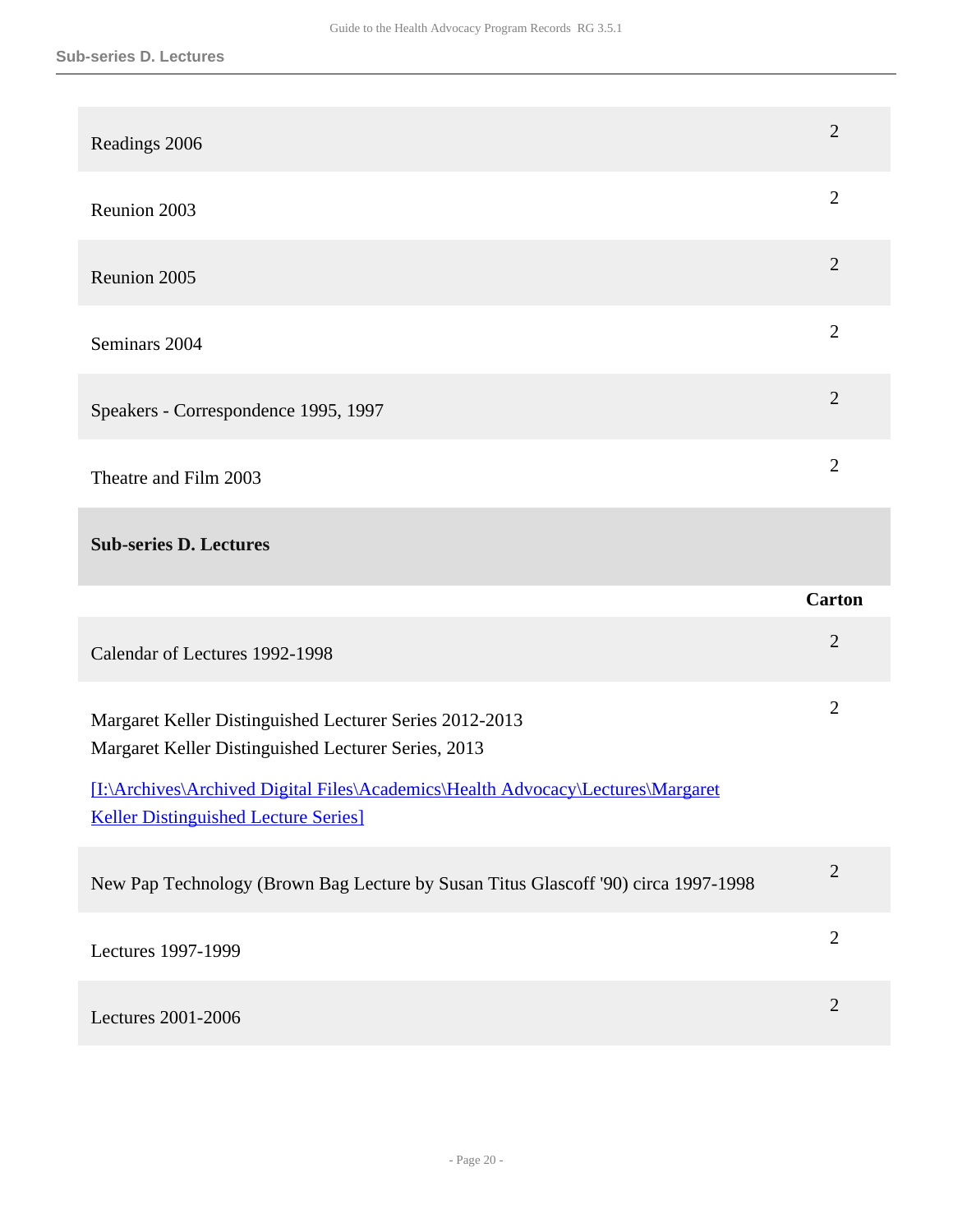| <b>Sub-series E. Open House</b> |                |
|---------------------------------|----------------|
|                                 | <b>Carton</b>  |
| Open House March 1986           | $\overline{2}$ |
| Open House November 1991        | $\mathbf{2}$   |
| Open House March 1992           | $\mathbf{2}$   |
| Open House November 1993        | $\mathbf{2}$   |
| Open House April 1993           | $\overline{2}$ |
| Open House November 1993        | $\overline{2}$ |
| Open House March 1994           | $\overline{2}$ |
| Open House October 1994         | $\overline{2}$ |
| Open House October 1995         | $\overline{2}$ |
| Open House March 1996           | $\mathbf{2}$   |
| Open House May 1996             | $\overline{2}$ |
| Open House October 1996         | $\sqrt{2}$     |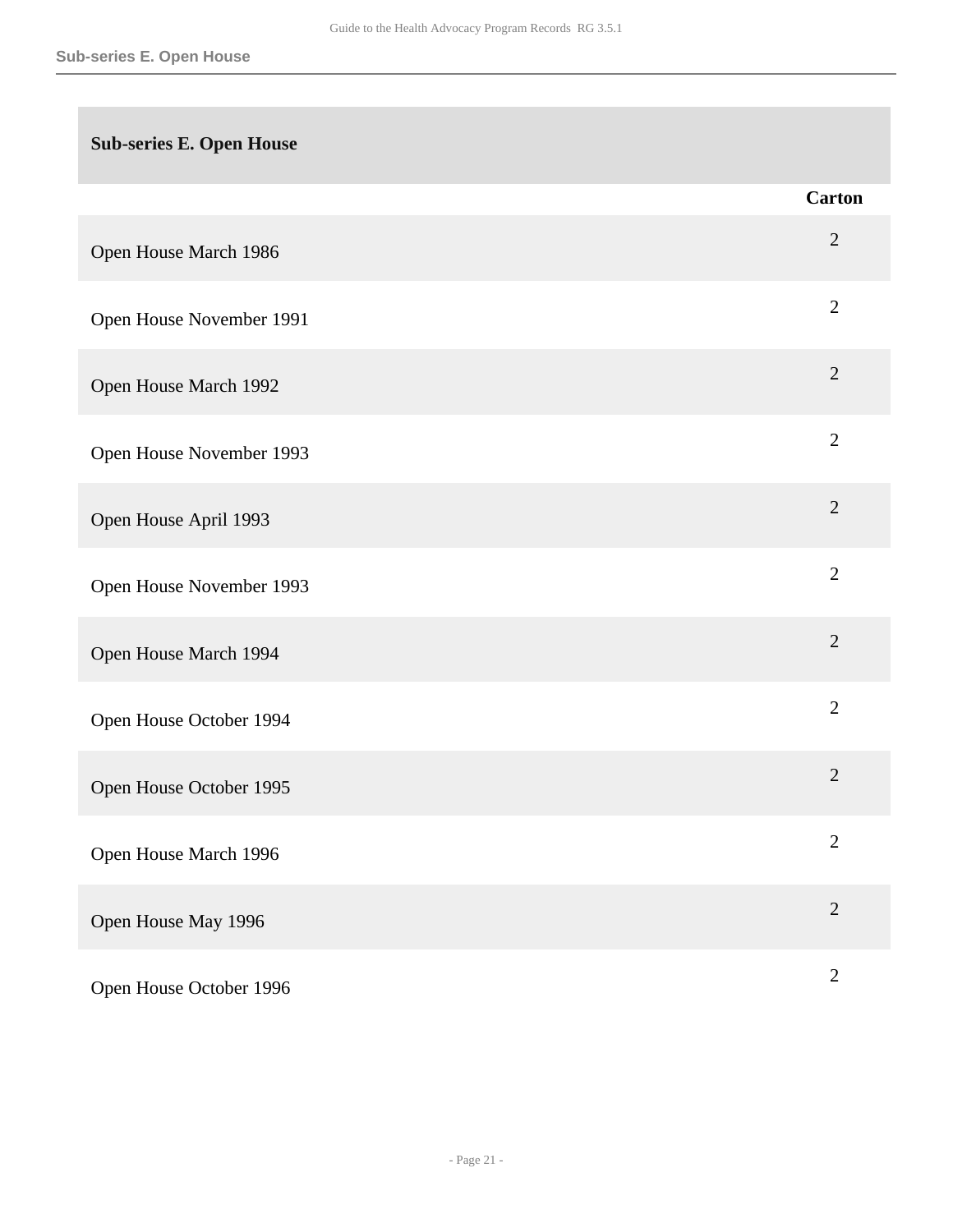| Open House April 1997            | $\overline{2}$ |
|----------------------------------|----------------|
| Open House June 1997             | $\overline{2}$ |
| Open House November 1997         | $\overline{2}$ |
| Open House December 1997         | $\overline{2}$ |
| Open House May 1998              | $\overline{2}$ |
| Open House February 1999         | $\overline{2}$ |
| Open House March 1999            | $\overline{2}$ |
| Open House Surveys 1996-1997     | $\overline{2}$ |
| <b>Sub-series F. Orientation</b> |                |
|                                  | <b>Carton</b>  |
| General 1995                     | $\overline{2}$ |
| General fall 1996                | $\overline{2}$ |
| General spring 1997              | $\overline{2}$ |
| General fall 1997                | $\overline{2}$ |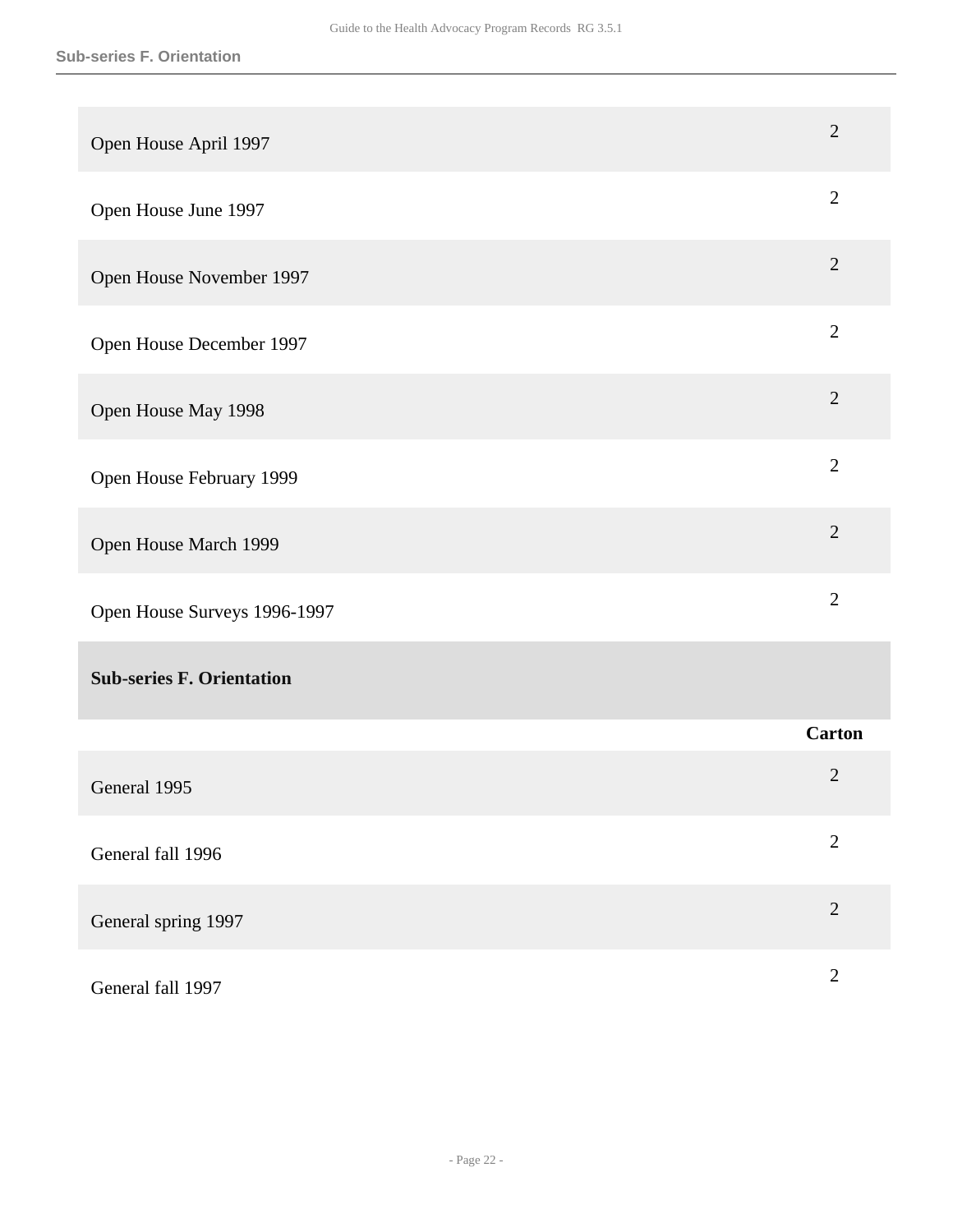<span id="page-22-0"></span>

| General spring 1998                                                   | $\overline{2}$ |
|-----------------------------------------------------------------------|----------------|
| General fall 1998                                                     | $\overline{2}$ |
| General spring 1999                                                   | $\overline{2}$ |
| General fall 1999                                                     | $\mathbf{2}$   |
| General fall 2001                                                     | $\overline{2}$ |
| General fall 2003                                                     | $\mathbf{2}$   |
| <b>Series VII. Reference</b>                                          |                |
|                                                                       | <b>Carton</b>  |
| Alumni Magazine 1985-1988                                             | $\sqrt{2}$     |
|                                                                       | <b>Box</b>     |
| Brochures undated, 1983, 1988, 1997, 1998, 2004-2005, 2009, 2011-2012 | 3              |
| <b>Bulletins 1992-1994</b>                                            | $\mathfrak{Z}$ |
|                                                                       |                |
| <b>Bulletins 1995-1998</b>                                            | $\mathfrak{Z}$ |
| <b>Bulletins 1999-2003</b>                                            | $\mathfrak{Z}$ |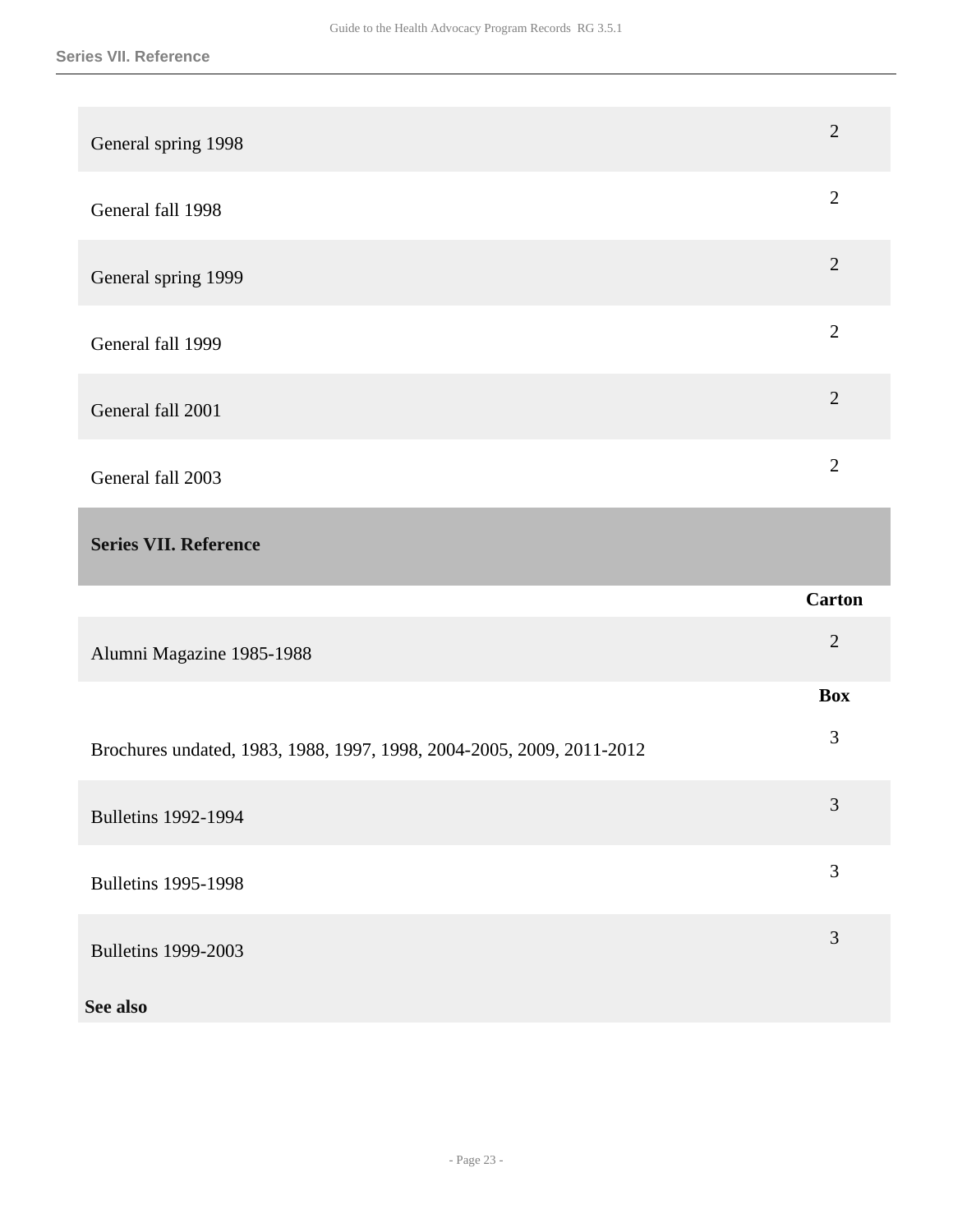<span id="page-23-0"></span>

| <b>Archived Digital Files</b>                                                                       |                 |
|-----------------------------------------------------------------------------------------------------|-----------------|
| Bulletins 2004-2008, 2011-2012<br>Bulletins, spring 2002                                            | 3               |
| [I:\Archives\Archived Digital Files\Academics\Health Advocacy\Bulletins<br>2002 Spring HAP Bulletin |                 |
| Bulletins - Correspondence 1997                                                                     | 3               |
| Clippings 1980, 1982, 1986-1987, 1989, 1991, 1994, 1998-2001                                        | 3               |
| Newsletter undated, 1985-1986, 1989, 1992                                                           | 3               |
| Newsletter 1993-1996                                                                                | 3               |
| Press Releases 1981, 1987, 1997                                                                     | 3               |
| Publicity and Advertisement undated, 1995, 1997-1998, 2003-2006                                     | 3               |
| <b>Series VIII. Audiovisual</b>                                                                     |                 |
|                                                                                                     | <b>Cassette</b> |
| Models of Advocacy 2006                                                                             | 1432            |
| Models of Advocacy 2006                                                                             | 1433            |
| Models of Advocacy: Theories and Practice, with Laura Weil undated                                  | 1434            |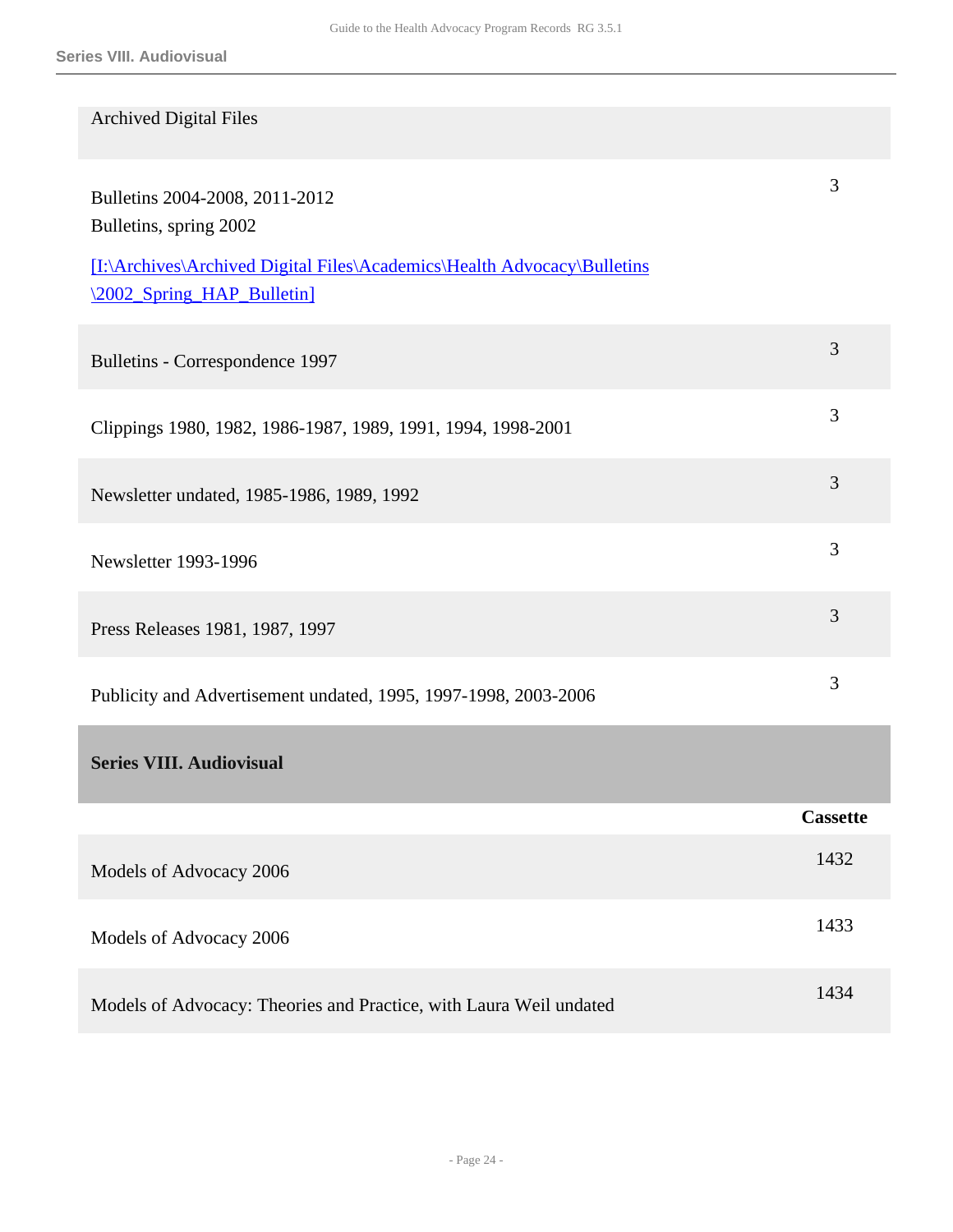| Health Advocates in Research Conference, Break-Out Session (Double Yellow Group),<br>with Alice Herb 2005                    | 1435 |
|------------------------------------------------------------------------------------------------------------------------------|------|
| Health Advocates in Research Conference, Break-out Session, with Margaret<br>Keller 2005                                     | 1436 |
| Health Advocacy II, with Jaqueline Case 1999                                                                                 | 1437 |
| Health Advocates in Research Conference, Break-Out Session A.M., with E.H.<br>Morreim 2005                                   | 1438 |
| Health Advocacy II, with Jane Morris 1999                                                                                    | 1439 |
| Health Advocates in Research Conference, Break-Out Session P.M., with E.H.<br>Morreim 2005                                   | 1440 |
| Health Advocates in Research Conference, Break-Out Session, with Terry Mizrahi 2005                                          | 1441 |
| Health Advocates in Research Conference, Break-Out Session, with Patricia Banta and<br>Jane Nadel 2005                       | 1442 |
| Health Advocates in Research Conference, Break-Out Session (Double Yellow Group),<br>with Patricia Banta and Jane Nadel 2005 | 1443 |
| Childhood Asthma and the Community 2003                                                                                      | 1444 |
| Childhood Asthma and the Community 2003                                                                                      | 1445 |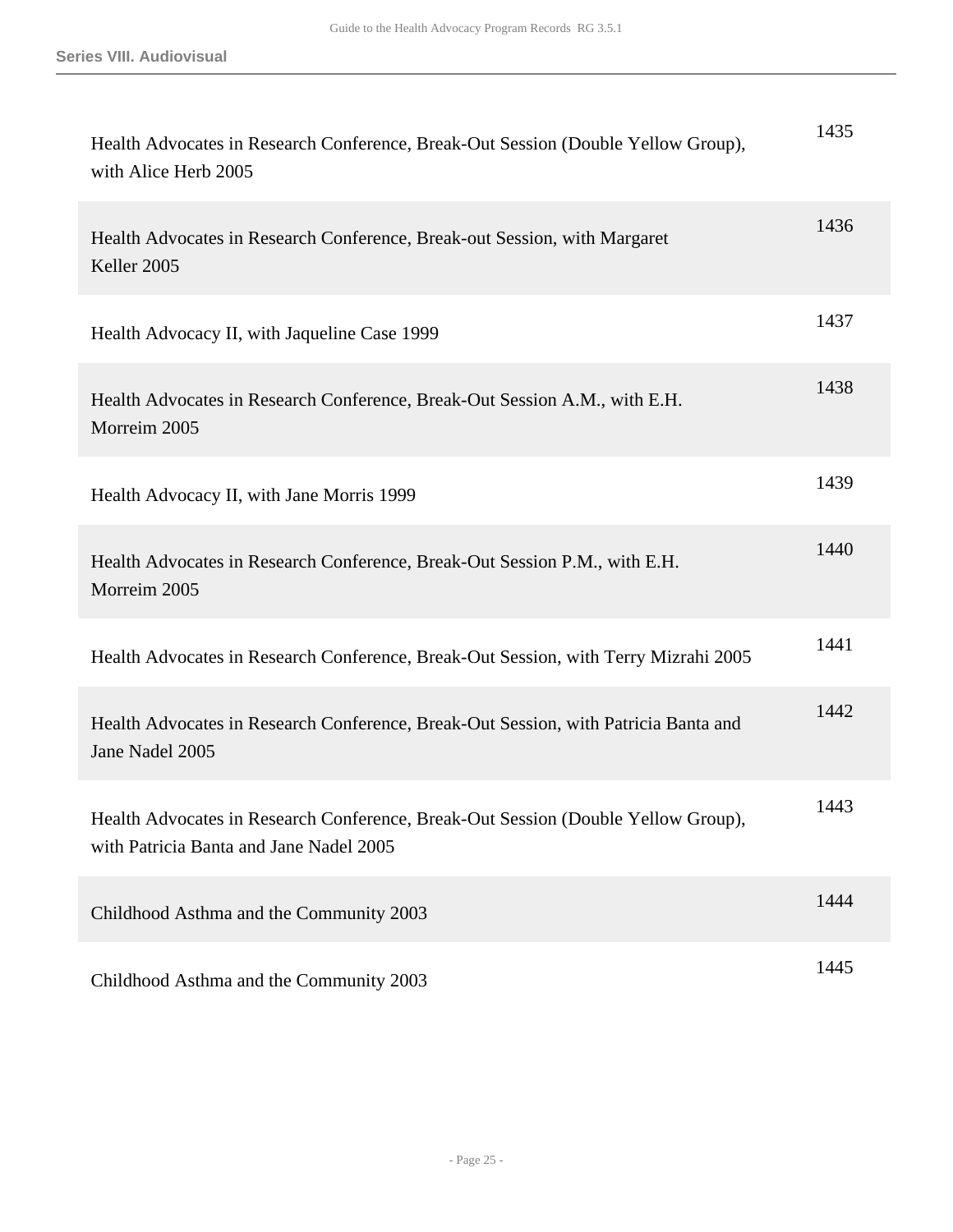**Series VIII. Audiovisual**

| History of Health Care in the United States undated                                              | 1446 |
|--------------------------------------------------------------------------------------------------|------|
| Models of Advocacy: Theory and Practice 2006                                                     | 1447 |
| Health Advocacy, with Terry Mizrahi 2001                                                         | 1448 |
| Illness and Disability Narratives 2006                                                           | 1449 |
| Health Care Policy 2001                                                                          | 1450 |
| Health Advocacy Class, with Margaret Keller undated                                              | 1451 |
| Health Advocacy II, with Lindsay Farrell 1999                                                    | 1452 |
| Health Advocates in Research Conference, Break-Out Session A.M., with Laura<br><b>Weil 2005</b>  | 1453 |
| Health Advocates in Research Conference, Break-out Session P.M., with Constance<br>Peterson 2005 | 1454 |
| Metro New York Health Care for All Campaign Lecture undated                                      | 1455 |
| Health Advocates in Research Conference, Break-Out Session A.M., with Constance<br>Peterson 2005 | 1456 |
| Health Advocates in Research Conference, Break-Out Session P.M., with E.H.<br>Morreim 2005       | 1457 |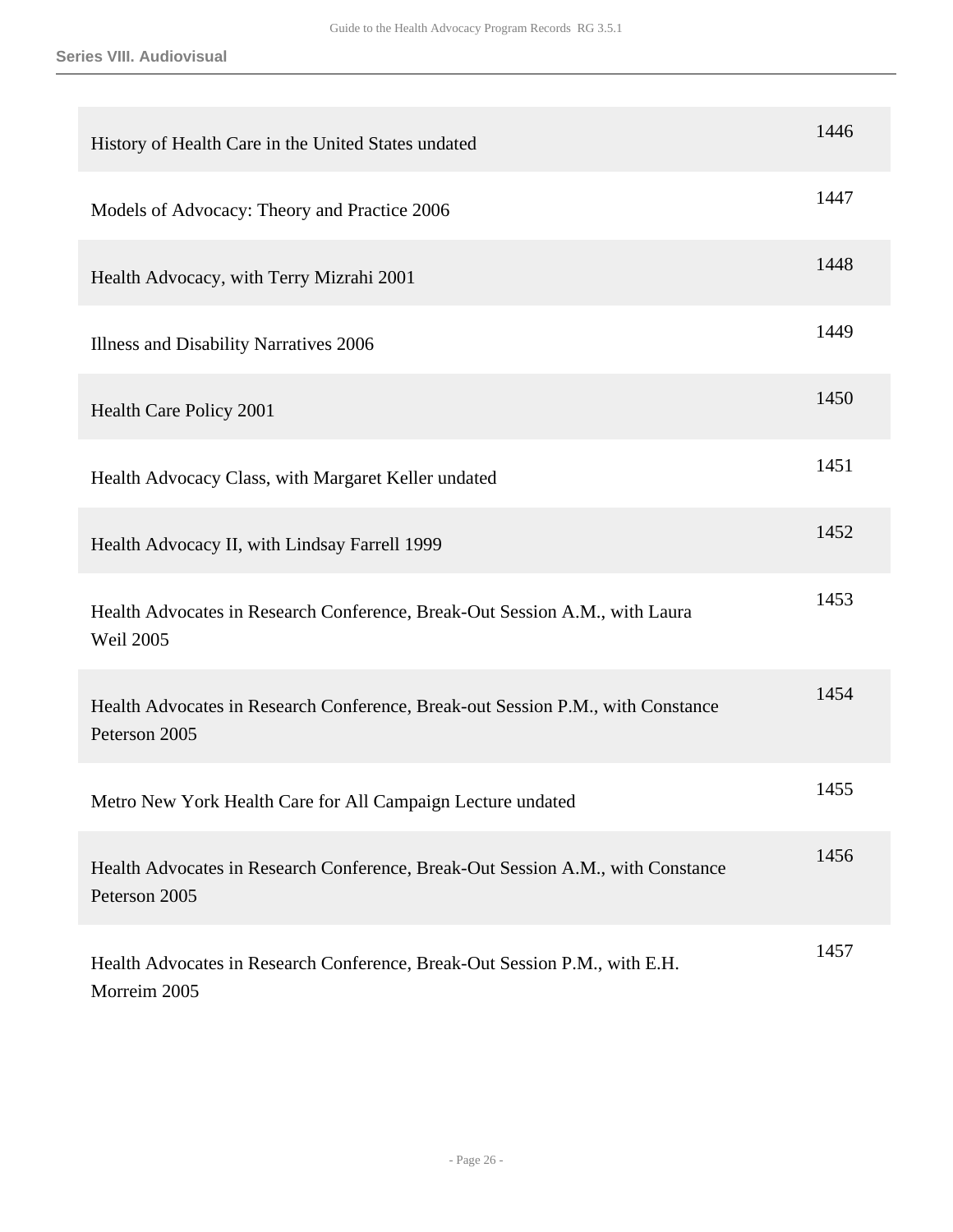| Health Care Policy, with Bruce Berg 2007                                       | 1458 |
|--------------------------------------------------------------------------------|------|
| Health Advocacy II 1999                                                        | 1459 |
| Health Advocacy Class 1999                                                     | 1460 |
| Health Advocacy II, with Cynthia Nicholls Mead 1999                            | 1461 |
| Health Advocacy II 1999                                                        | 1462 |
| Health Advocacy Class, with Margaret Keller undated                            | 1463 |
| Health Advocacy Class undated                                                  | 1464 |
| Health Advocacy II 1999                                                        | 1465 |
| Health Advocacy: Role and Position, with Terry Mizrahi 2001                    | 1466 |
| Health Advocacy II 1999                                                        | 1467 |
| Health Advocacy I, with guest speaker 2001                                     | 1468 |
| Health Advocacy II 1999                                                        | 1469 |
| Health Advocacy I 2001                                                         | 1470 |
| Communicating with Children and Adolescents with Life-Limiting Conditions 2003 | 1471 |